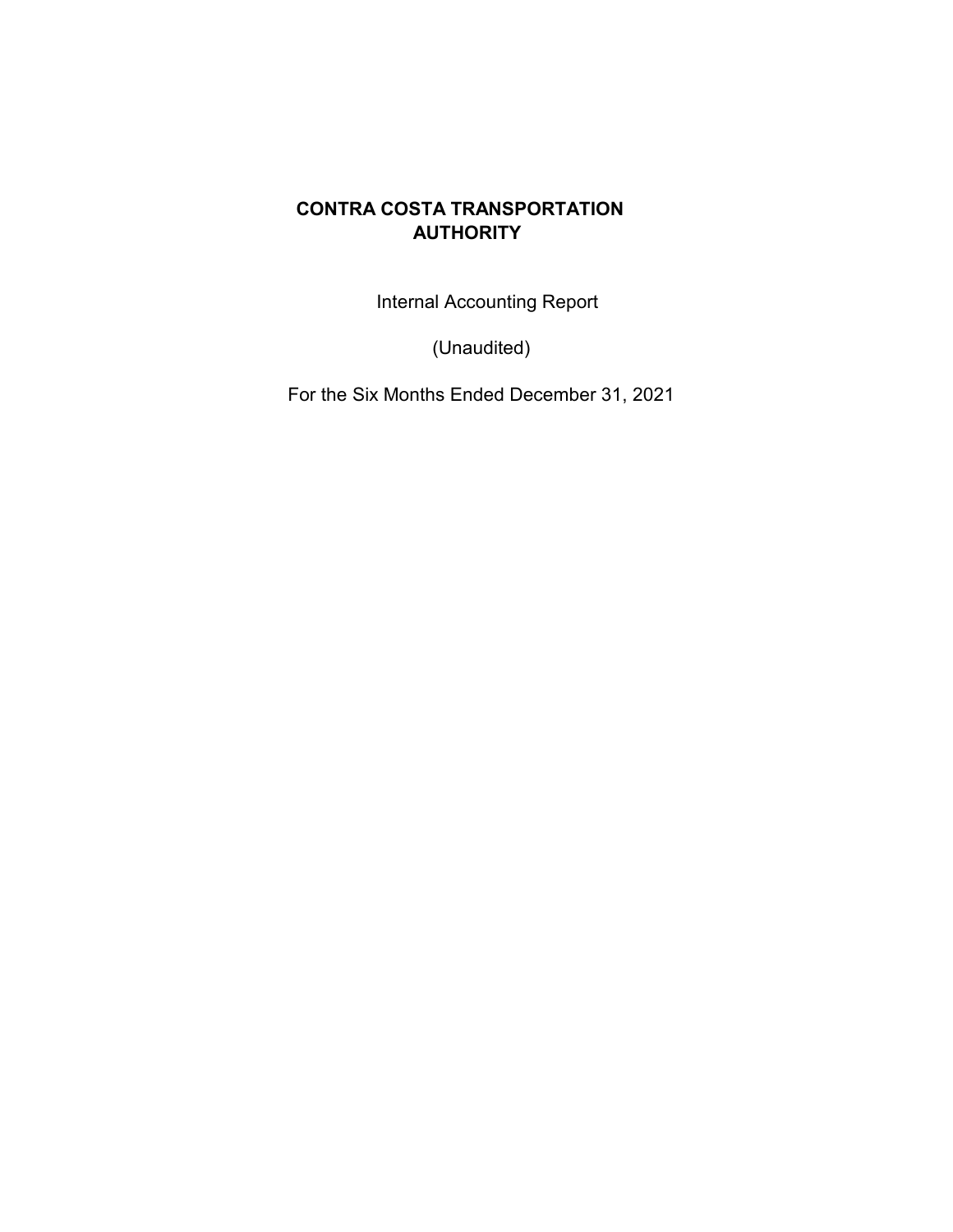Internal Accounting Report

For the Six Months Ended December 31, 2021

|                                                                                                                                                                                                                                                                                                      | Page           |
|------------------------------------------------------------------------------------------------------------------------------------------------------------------------------------------------------------------------------------------------------------------------------------------------------|----------------|
|                                                                                                                                                                                                                                                                                                      | 1              |
| <b>General Purpose Financial Statements:</b>                                                                                                                                                                                                                                                         |                |
| Governmental Funds and Account Groups Balance Sheet                                                                                                                                                                                                                                                  | $2 - 3$        |
| Governmental Funds Statement of Revenues, Expenditures and Changes                                                                                                                                                                                                                                   | 4              |
| Statement of Revenues, Expenditures and Changes in Fund Balance -<br><b>Budget and Actual:</b>                                                                                                                                                                                                       |                |
| Measure J Fund (General Fund) Measure All Alexander All Alexander Alexander Alexander Alexander Alexander Alex                                                                                                                                                                                       | 5              |
| Measure J Streets and Roads Special Revenue Fund                                                                                                                                                                                                                                                     | 6              |
| Measure C Special Revenue Fund (former General Fund)                                                                                                                                                                                                                                                 | $\overline{7}$ |
|                                                                                                                                                                                                                                                                                                      | 8              |
| Non-Major Governmental Special Revenue Funds:                                                                                                                                                                                                                                                        |                |
|                                                                                                                                                                                                                                                                                                      | 9              |
| Combining Statement of Revenues, Expenditures and Changes in<br>Fund Balances <b>Manual Accord Contract Contract Contract Contract Contract Contract Contract Contract Contract Contract Contract Contract Contract Contract Contract Contract Contract Contract Contract Contract Contract Cont</b> | 10             |
| Combining Statement of Revenues, Expenditures and Changes in<br>Fund Balances - Budget and Actual <b>Exercises</b> 2014 12:00 and 2014                                                                                                                                                               | $11 - 13$      |
| Notes to Internal Accounting Report <b>Accounting</b> Figure 2014 19:30 April 2014 19:30 April 2014 19:30                                                                                                                                                                                            | $14 - 15$      |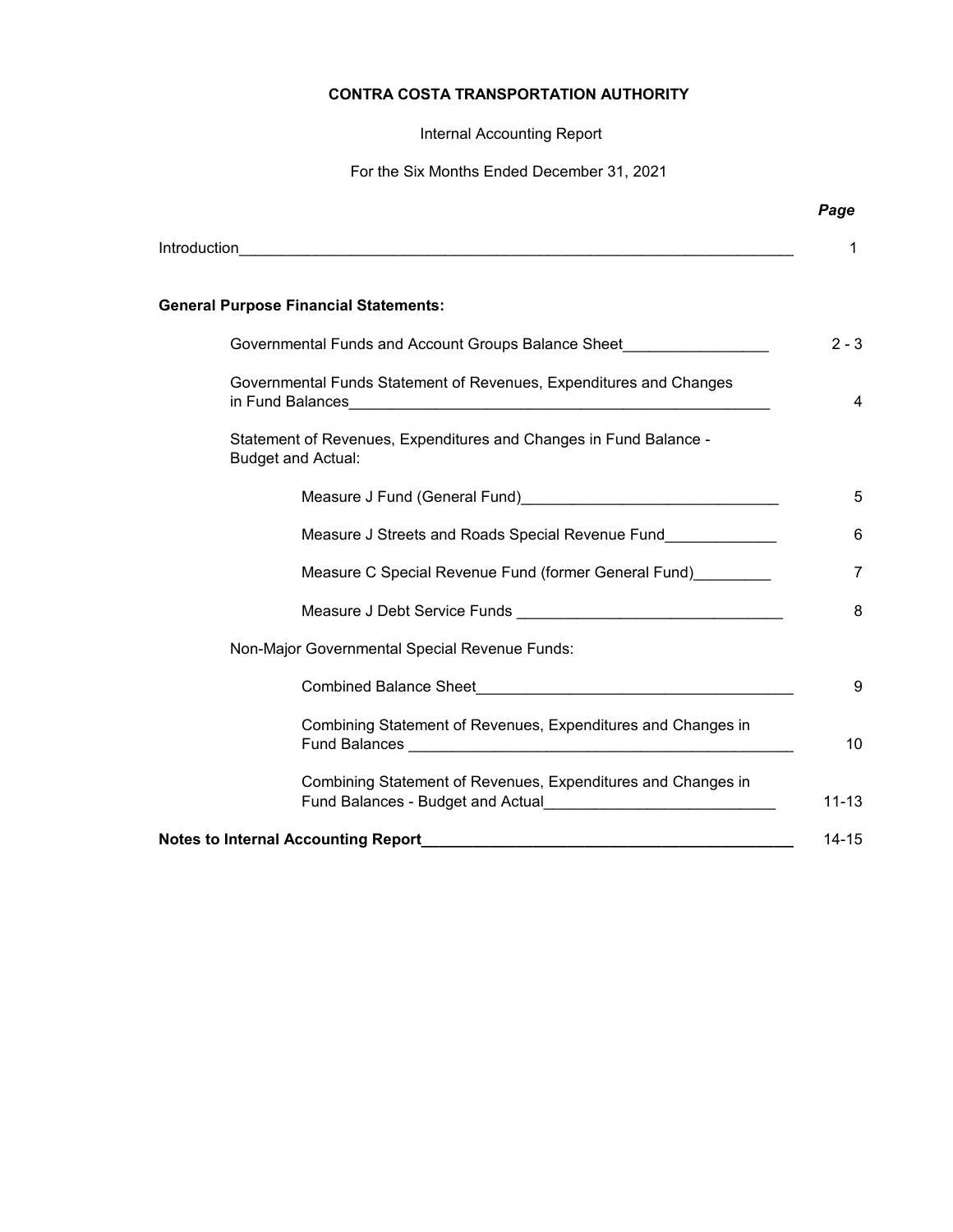## Introduction

The Internal Accounting Report shows Financial Statement information similar to the Government-wide Reporting format. The report does include Fixed Asset and Long Term Debt Funds similar to the traditional format. Our Audited Financial Statements are shown in the Governmental Accounting Standards Board Statements 34 (GASB 34) format.

 Internal Accounting Reports are issued for the six months ending December 31 and the nine months ending March 31 as well as at the end of the fiscal year.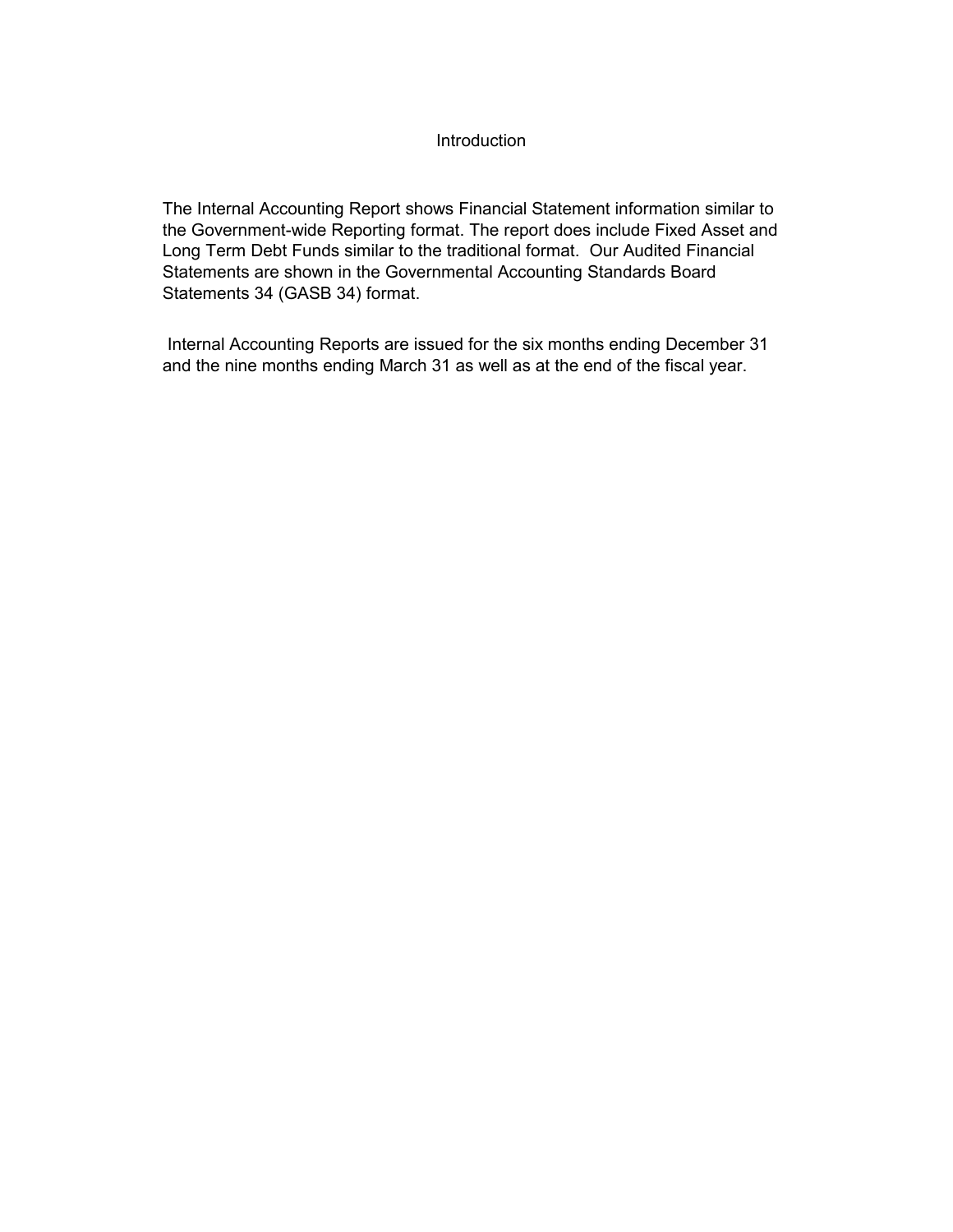### CONTRA COSTA TRANSPORTATION AUTHORITY Governmental Funds Balance Sheet December 31, 2021

|                                            | Measure J<br><b>General Fund</b> | <b>Measure J Local</b><br><b>Streets &amp; Roads</b><br><b>Fund</b> | <b>Measure C</b><br><b>Fund</b> | <b>Measure J Debt</b><br><b>Service Funds</b> | Non Major<br><b>Special</b><br><b>Revenue Funds</b> |
|--------------------------------------------|----------------------------------|---------------------------------------------------------------------|---------------------------------|-----------------------------------------------|-----------------------------------------------------|
| <b>Assets</b>                              |                                  |                                                                     |                                 |                                               |                                                     |
| Restricted cash and investments            | \$<br>66,764,918                 | \$<br>23,922,432                                                    | 1,786,427                       | \$<br>34,884,261                              | \$<br>16,617,023                                    |
| Receivables:                               |                                  |                                                                     |                                 |                                               |                                                     |
| Sales tax                                  | 18,222,417                       |                                                                     |                                 |                                               |                                                     |
| Interest                                   | 103,062                          |                                                                     |                                 |                                               |                                                     |
| Intergovernmental                          | 2,012,593                        |                                                                     |                                 |                                               |                                                     |
| <b>Fixed assets</b>                        |                                  |                                                                     |                                 |                                               |                                                     |
| Amount to be provided for                  |                                  |                                                                     |                                 |                                               |                                                     |
| retirement of long term debt               |                                  |                                                                     |                                 |                                               |                                                     |
| <b>Total Assets</b>                        | \$<br>87,108,398                 | \$<br>23,922,432                                                    | 1,786,427                       | \$<br>34,884,261                              | \$<br>16,617,023                                    |
| <b>Liabilities and Fund Balances</b>       |                                  |                                                                     |                                 |                                               |                                                     |
| Liabilities:                               |                                  |                                                                     |                                 |                                               |                                                     |
| Accounts payable                           | \$<br>4,293,766                  | \$<br>23,922,432                                                    | \$<br>3,198                     | \$                                            | \$<br>20,814                                        |
| Benefits payable                           | (915)                            |                                                                     |                                 |                                               |                                                     |
| Accrued employee benefits                  | 800,481                          |                                                                     |                                 |                                               |                                                     |
| Deposit                                    | 11,279,950                       |                                                                     |                                 |                                               | 399,826                                             |
| Sales tax bonds                            |                                  |                                                                     |                                 |                                               |                                                     |
| <b>Total Liabilities</b>                   | 16,373,282                       | 23,922,432                                                          | 3,198                           |                                               | 420.639                                             |
| Fund Balances:                             |                                  |                                                                     |                                 |                                               |                                                     |
| Nonspendable:                              |                                  |                                                                     |                                 |                                               |                                                     |
| Investment in general fixed assets         |                                  |                                                                     |                                 |                                               |                                                     |
| Restricted:                                |                                  |                                                                     |                                 |                                               |                                                     |
| Air quality                                |                                  |                                                                     |                                 |                                               | 2,638,796                                           |
| GoMentum                                   |                                  |                                                                     |                                 |                                               | 295,411                                             |
| Commute alternatives                       |                                  |                                                                     |                                 |                                               | 1,861,444                                           |
| Transportation projects                    | 7,840,912                        |                                                                     | 1,783,228                       | 34,884,261                                    |                                                     |
| Paratransit program                        |                                  |                                                                     |                                 |                                               | 11,400,732                                          |
| Additional paratransit program             | 2,383,111                        |                                                                     |                                 |                                               |                                                     |
| Safe transportation for children           | 6,505,789                        |                                                                     |                                 |                                               |                                                     |
| Ferry service                              | 15,463,021                       |                                                                     |                                 |                                               |                                                     |
| Bus transit and improvements               | 1,728,220                        |                                                                     |                                 |                                               |                                                     |
| Express bus                                | 1,495,766                        |                                                                     |                                 |                                               |                                                     |
|                                            |                                  |                                                                     |                                 |                                               |                                                     |
| Subregional bus transit                    | 61,257                           |                                                                     |                                 |                                               |                                                     |
| Transportation for livable                 |                                  |                                                                     |                                 |                                               |                                                     |
| communities projects (TLC)                 | 16,188,665                       |                                                                     |                                 |                                               |                                                     |
| <b>Additional TLC</b>                      | 3,460,215                        |                                                                     |                                 |                                               |                                                     |
| Pedestrian, bicycle and trail facilities   | 5,719,674                        |                                                                     |                                 |                                               |                                                     |
| Additional pedestrian, bicycle and         |                                  |                                                                     |                                 |                                               |                                                     |
| trail facilities                           | 168,023                          |                                                                     |                                 |                                               |                                                     |
| Subregional transportation needs           | 3,603,898                        |                                                                     |                                 |                                               |                                                     |
| Planning and facilities                    | 3,669,768                        |                                                                     |                                 |                                               |                                                     |
| Administration                             | 2,446,796                        |                                                                     |                                 |                                               |                                                     |
| <b>Total Fund Balances</b>                 | 70,735,116                       | 0                                                                   | 1,783,228                       | 34,884,261                                    | 16,196,383                                          |
| <b>Total Liabilities and Fund Balances</b> | \$<br>87,108,398                 | \$<br>23,922,432                                                    | 1,786,426                       | \$<br>34,884,261                              | \$<br>16,617,023                                    |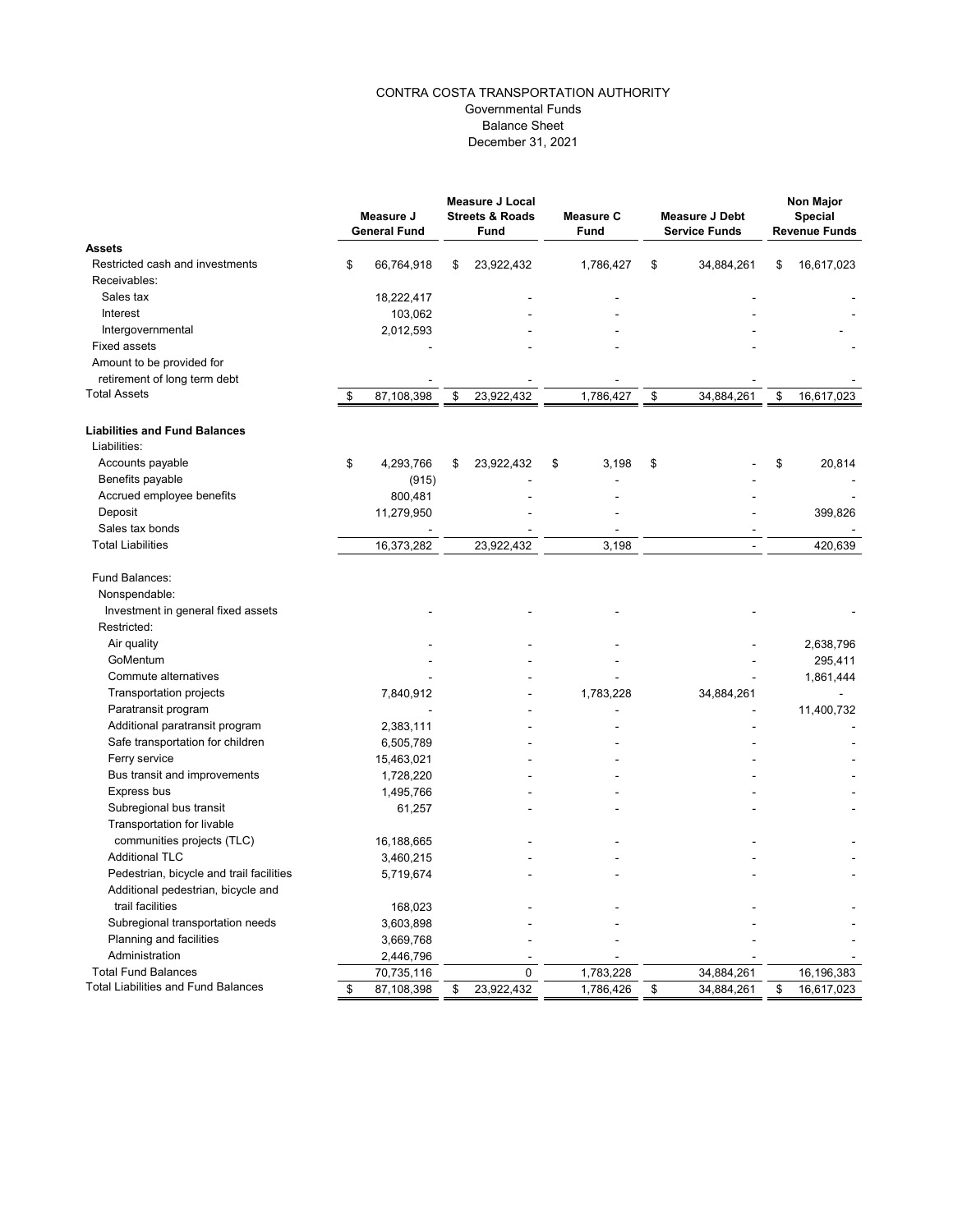|                                                      | <b>General Fixed</b><br><b>Assets</b> | <b>General Long-</b><br><b>Term Debt</b> | Total<br>Governmental<br><b>Funds</b> |             |  |  |
|------------------------------------------------------|---------------------------------------|------------------------------------------|---------------------------------------|-------------|--|--|
| Assets                                               |                                       |                                          |                                       |             |  |  |
| Restricted cash and investments                      | \$                                    | \$                                       | \$                                    | 143,975,061 |  |  |
| Receivables:                                         |                                       |                                          |                                       |             |  |  |
| Sales tax                                            |                                       |                                          |                                       | 18,222,417  |  |  |
| Interest                                             |                                       |                                          |                                       | 103,062     |  |  |
| Intergovernmental                                    |                                       |                                          |                                       | 2,012,593   |  |  |
| <b>Fixed assets</b>                                  | 167,844                               |                                          |                                       | 167,844     |  |  |
| Amount to be provided for                            |                                       |                                          |                                       |             |  |  |
| retirement of long term debt                         |                                       | 489,246,509                              |                                       | 489,246,509 |  |  |
| <b>Total Assets</b>                                  | \$<br>167,844                         | \$<br>489,246,509                        | \$                                    | 653,732,893 |  |  |
| <b>Liabilities and Fund Balances</b><br>Liabilities: |                                       |                                          |                                       |             |  |  |
| Accounts payable                                     | \$                                    | \$                                       | \$                                    | 28,240,210  |  |  |
| Benefits payable                                     |                                       |                                          |                                       | (915)       |  |  |
| Accrued employee benefits                            |                                       |                                          |                                       | 800,481     |  |  |
| Deposit                                              |                                       |                                          |                                       | 11,679,776  |  |  |
| Sales tax bonds                                      |                                       | 489,246,509                              |                                       | 489,246,509 |  |  |
| <b>Total Liabilities</b>                             | $\overline{a}$                        | 489,246,509                              |                                       | 529,966,060 |  |  |
| Fund Balances:                                       |                                       |                                          |                                       |             |  |  |
| Nonspendable:                                        |                                       |                                          |                                       |             |  |  |
| Investment in general fixed assets                   | 167,844                               |                                          |                                       | 167,844     |  |  |
| Restricted:                                          |                                       |                                          |                                       |             |  |  |
| Air quality                                          |                                       |                                          |                                       | 2,638,796   |  |  |
| GoMentum                                             |                                       |                                          |                                       | 295,411     |  |  |
| Commute alternatives                                 |                                       |                                          |                                       | 1,861,444   |  |  |
| Transportation projects                              |                                       |                                          |                                       | 44,508,402  |  |  |
| Paratransit program                                  |                                       |                                          |                                       | 11,400,732  |  |  |
| Additional paratransit program                       |                                       |                                          |                                       | 2,383,111   |  |  |
| Safe transportation for children                     |                                       |                                          |                                       | 6,505,789   |  |  |
| Ferry service                                        |                                       |                                          |                                       | 15,463,021  |  |  |
| Bus transit and improvements                         |                                       |                                          |                                       | 1,728,220   |  |  |
| Express bus                                          |                                       |                                          |                                       | 1,495,766   |  |  |
| Subregional bus transit                              |                                       |                                          |                                       | 61,257      |  |  |
| Transportation for livable                           |                                       |                                          |                                       |             |  |  |
| communities projects (TLC)                           |                                       |                                          |                                       | 16,188,665  |  |  |
| <b>Additional TLC</b>                                |                                       |                                          |                                       | 3,460,215   |  |  |
| Pedestrian, bicycle and trail facilities             |                                       |                                          |                                       | 5,719,674   |  |  |
| Additional pedestrian, bicycle and                   |                                       |                                          |                                       |             |  |  |
| trail facilities                                     |                                       |                                          |                                       | 168,023     |  |  |
| Subregional transportation needs                     |                                       |                                          |                                       | 3,603,898   |  |  |
| Planning and facilities                              |                                       |                                          |                                       | 3,669,768   |  |  |
| Administration                                       |                                       |                                          |                                       | 2,446,796   |  |  |
| <b>Total Fund Balances</b>                           | 167,844                               |                                          |                                       | 123,766,834 |  |  |
| <b>Total Liabilities and Fund Balances</b>           | \$<br>167,844                         | \$<br>489,246,509                        | \$                                    | 653,732,894 |  |  |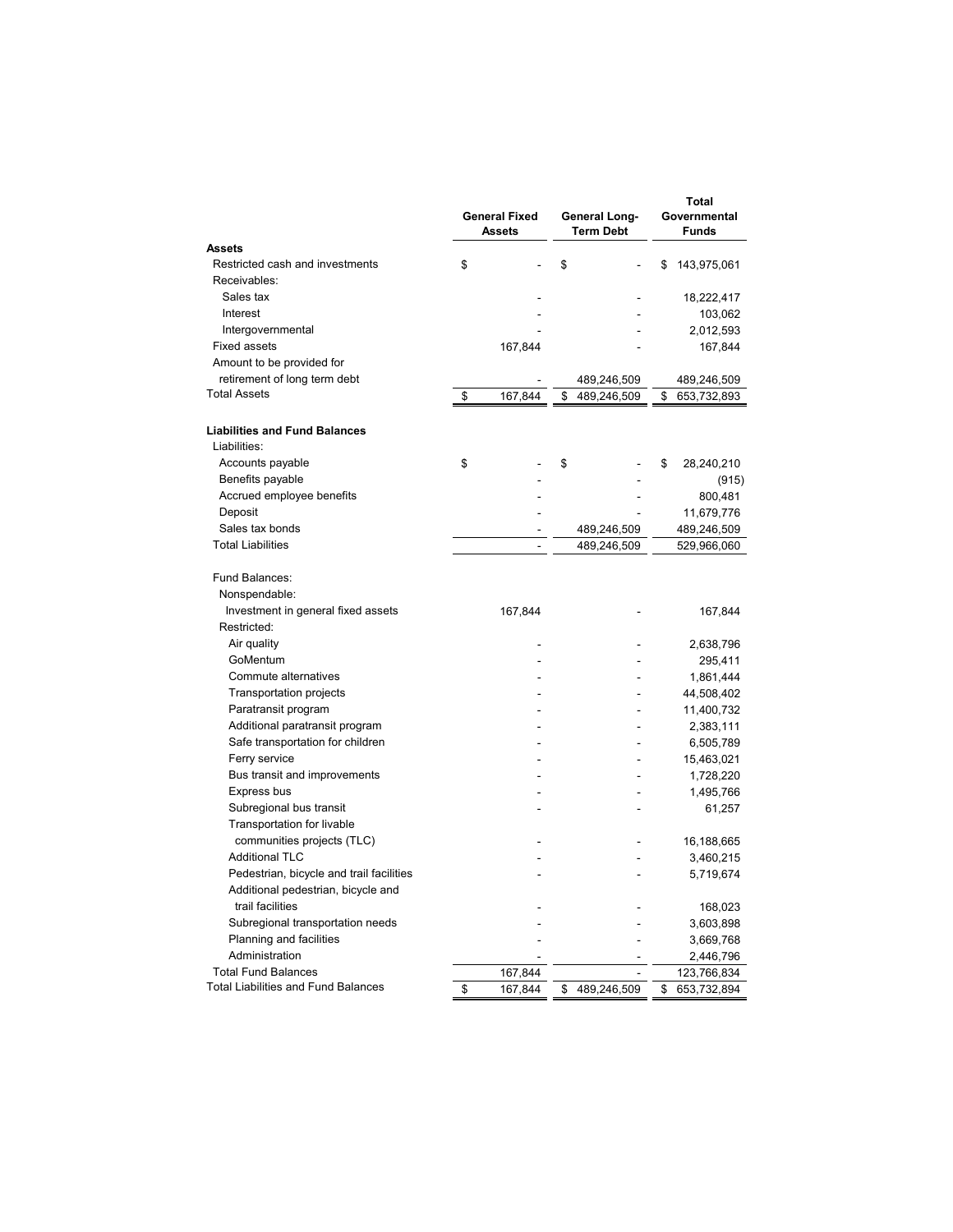#### CONTRA COSTA TRANSPORTATION AUTHORITY Governmental Funds Statement of Revenues, Expenditures and Changes in Fund Balance For the Six Months Ended December 31, 2021

|                                                                                             | <b>Measure J General</b><br>Fund | Measure J Local<br><b>Streets &amp; Roads</b><br>Fund | <b>Measure C Fund</b>        | <b>Measure J Debt</b><br><b>Service Funds</b> | Non Major Special<br><b>Revenue Funds</b> | Total<br>Governmental<br>Funds  |
|---------------------------------------------------------------------------------------------|----------------------------------|-------------------------------------------------------|------------------------------|-----------------------------------------------|-------------------------------------------|---------------------------------|
| <b>Revenues</b>                                                                             |                                  |                                                       |                              |                                               |                                           |                                 |
| Sales tax                                                                                   | 41,844,865<br>\$                 | 11,374,149<br>\$                                      | \$<br>ä,                     | \$                                            | \$<br>3,396,958                           | \$<br>56,615,972                |
| Investment income                                                                           | 29,714                           |                                                       | 3,619                        |                                               | 24,879                                    | 58,212                          |
| Federal Surface Transportation Program (CMA)                                                | 125,369                          |                                                       |                              |                                               |                                           | 125,369                         |
| Federal Surface Transportation Program - (Innovate 680)                                     | 2,639,893                        |                                                       |                              |                                               | $\overline{\phantom{a}}$                  | 2,639,893                       |
| Federal Demo (East County Corridors)                                                        | 830,882                          |                                                       |                              |                                               |                                           | 830,882                         |
| Federal Congestion Mitigation (CMAQ)                                                        |                                  |                                                       |                              |                                               | 3,376                                     | 3,376                           |
| State Planning, Programming and Monitoring (PPM)<br>State Local Partnership Program (680/4) | 90,203<br>5,850,407              |                                                       |                              |                                               |                                           | 90,203<br>5,850,407             |
| State Transportation Imp. Program (I-680 Carpool)                                           | 352,521                          |                                                       |                              |                                               |                                           | 352,521                         |
| State Funds - (East County Integrated Transit Study)                                        | 891                              |                                                       |                              |                                               |                                           | 891                             |
| State Motor Vehicle Registration<br>Surcharge (TFCA)                                        |                                  |                                                       |                              |                                               | 812,316                                   | 812.316                         |
| Bay Area Toll Authority (I-680 Carpool Ln Ext & Int Imp)                                    | 375,668                          |                                                       |                              |                                               |                                           | 375,668                         |
| Contra Costa County (East County Corridors)                                                 | 262,966                          |                                                       |                              |                                               |                                           | 262,966                         |
| East Contra Costa Regional Fee & Financing Authority                                        | 652,671                          |                                                       |                              |                                               |                                           | 652,671                         |
| Contributions (MTC/SR4 Study)                                                               | 40,516                           |                                                       |                              |                                               |                                           | 40,516                          |
| Contributions (TRANSPAC/Study)                                                              | 176,323                          |                                                       |                              |                                               |                                           | 176,323                         |
| Escrow Earnings (SR4 East)                                                                  | 1,078,782                        |                                                       |                              |                                               |                                           | 1,078,782                       |
| <b>Total Revenues</b>                                                                       | 54,351,672                       | 11,374,149                                            | 3,619                        |                                               | 4,237,529                                 | 69,966,969                      |
| <b>Expenditures</b>                                                                         |                                  |                                                       |                              |                                               |                                           |                                 |
| Current expenditures:                                                                       |                                  |                                                       |                              |                                               |                                           |                                 |
| Administration:                                                                             |                                  |                                                       |                              |                                               |                                           |                                 |
| Salaries and employee benefits                                                              | 331,125                          |                                                       |                              |                                               |                                           | 331,125                         |
| Services, supplies & capital outlay                                                         | 641,143                          |                                                       |                              |                                               |                                           | 641,143                         |
| Project Management:                                                                         |                                  |                                                       |                              |                                               |                                           |                                 |
| Salaries and employee benefits                                                              | 718,030                          |                                                       |                              |                                               |                                           | 718,030                         |
| Services, supplies & capital outlay                                                         | 214,649                          |                                                       |                              |                                               |                                           | 214,649                         |
| Programs:                                                                                   |                                  |                                                       |                              |                                               |                                           |                                 |
| Commute alternatives<br>Additional paratransit                                              | 92,444                           |                                                       |                              |                                               | 270,700                                   | 270,700<br>92,444               |
| Bus transit enhancements                                                                    | 1,558,378                        |                                                       |                              |                                               | $\overline{a}$                            | 1,558,378                       |
| Ferry service program                                                                       | 912,830                          |                                                       |                              |                                               |                                           | 912,830                         |
| Paratransit                                                                                 |                                  |                                                       |                              |                                               | 1,871,674                                 | 1,871,674                       |
| Express bus program                                                                         | 2,064,720                        |                                                       |                              |                                               |                                           | 2,064,720                       |
| Bus transit and improvement program                                                         | 2,402,462                        |                                                       |                              |                                               |                                           | 2,402,462                       |
| Safe transportation for children                                                            | 1,667,510                        |                                                       |                              |                                               |                                           | 1,667,510                       |
| Local street and maintenance                                                                |                                  | 10,190,875                                            |                              |                                               |                                           | 10,190,875                      |
| Subregional Local street and maintenance                                                    |                                  | 1,183,274                                             |                              |                                               |                                           | 1,183,274                       |
| Transportation Projects:                                                                    |                                  |                                                       |                              |                                               |                                           |                                 |
| <b>Highways and Arterials</b>                                                               |                                  |                                                       | 74,003                       |                                               |                                           | 74,003                          |
| Transit                                                                                     |                                  |                                                       | 2,691                        |                                               |                                           | 2,691                           |
| Capital Improvement Projects                                                                | 15,196,070                       |                                                       |                              |                                               |                                           | 15,196,070                      |
| Countywide Capital and Maintenance Projects                                                 | 2,905,837                        |                                                       |                              |                                               |                                           | 2,905,837                       |
| <b>Subregional Projects</b>                                                                 | 75,841                           |                                                       |                              |                                               |                                           | 75,841                          |
| Regional Planning:<br>Salaries and employee benefits                                        |                                  |                                                       |                              |                                               |                                           |                                 |
| Services, supplies & capital outlay                                                         | 174,974                          |                                                       |                              |                                               |                                           | 174,974                         |
| <b>Congestion Management:</b>                                                               | 1,057,815                        |                                                       |                              |                                               |                                           | 1,057,815                       |
| Salaries and employee benefits                                                              | 455,464                          |                                                       |                              |                                               |                                           | 455,464                         |
| Services, supplies & capital outlay                                                         | 60,075                           |                                                       |                              |                                               |                                           | 60,075                          |
| Transportation Demand Management:                                                           |                                  |                                                       |                              |                                               |                                           |                                 |
| Salaries and employee benefits                                                              |                                  |                                                       |                              |                                               | 17,280                                    | 17,280                          |
| Contributions to other agencies                                                             |                                  |                                                       |                              |                                               | 561,581                                   | 561,581                         |
| Transportation Planning Land Use Solutions:                                                 |                                  |                                                       |                              |                                               |                                           |                                 |
| Salaries and employee benefits<br>GoMentum:                                                 | 10,504                           |                                                       |                              |                                               |                                           | 10,504                          |
| Services, supplies & capital outlay                                                         |                                  |                                                       |                              |                                               | 8,000                                     | 8,000                           |
| Debt service:                                                                               |                                  |                                                       |                              |                                               |                                           |                                 |
| Principal                                                                                   |                                  |                                                       |                              |                                               |                                           |                                 |
| Interest and related fees                                                                   |                                  |                                                       |                              |                                               |                                           |                                 |
| <b>Total Expenditures</b>                                                                   | 30,539,872                       | 11,374,149                                            | 76,695                       |                                               | 2,729,235                                 | 44,719,950                      |
| Excess (Deficiency) of Revenues Over (Under) Expenditures                                   | 23,811,799                       |                                                       | (73, 076)                    |                                               | 1,508,295                                 | 25,247,018                      |
| <b>Other Financing Sources (Uses)</b>                                                       |                                  |                                                       |                              |                                               |                                           |                                 |
| Transfer in                                                                                 |                                  |                                                       |                              | 21,598,094                                    |                                           | 21,598,094                      |
| Transfer out                                                                                | (21, 598, 094)                   |                                                       |                              |                                               |                                           | (21, 598, 094)                  |
| Total Other Financing Sources (Uses)                                                        | (21, 598, 094)                   |                                                       |                              | 21,598,094                                    |                                           | (0)                             |
| Net Change in Fund Balances<br>Fund Balances - Beginning                                    | 2,213,706                        |                                                       | (73,076)                     | 21,598,094                                    | 1,508,295                                 | 25,247,018                      |
| Fund Balances - Ending                                                                      | 68,521,411<br>\$<br>70,735,116   | 0<br>0<br>\$                                          | 1,856,304<br>\$<br>1,783,228 | 13,286,168<br>\$<br>34,884,261                | 14,688,089<br>\$<br>16,196,383            | 98,351,972<br>\$<br>123,598,990 |
|                                                                                             |                                  |                                                       |                              |                                               |                                           |                                 |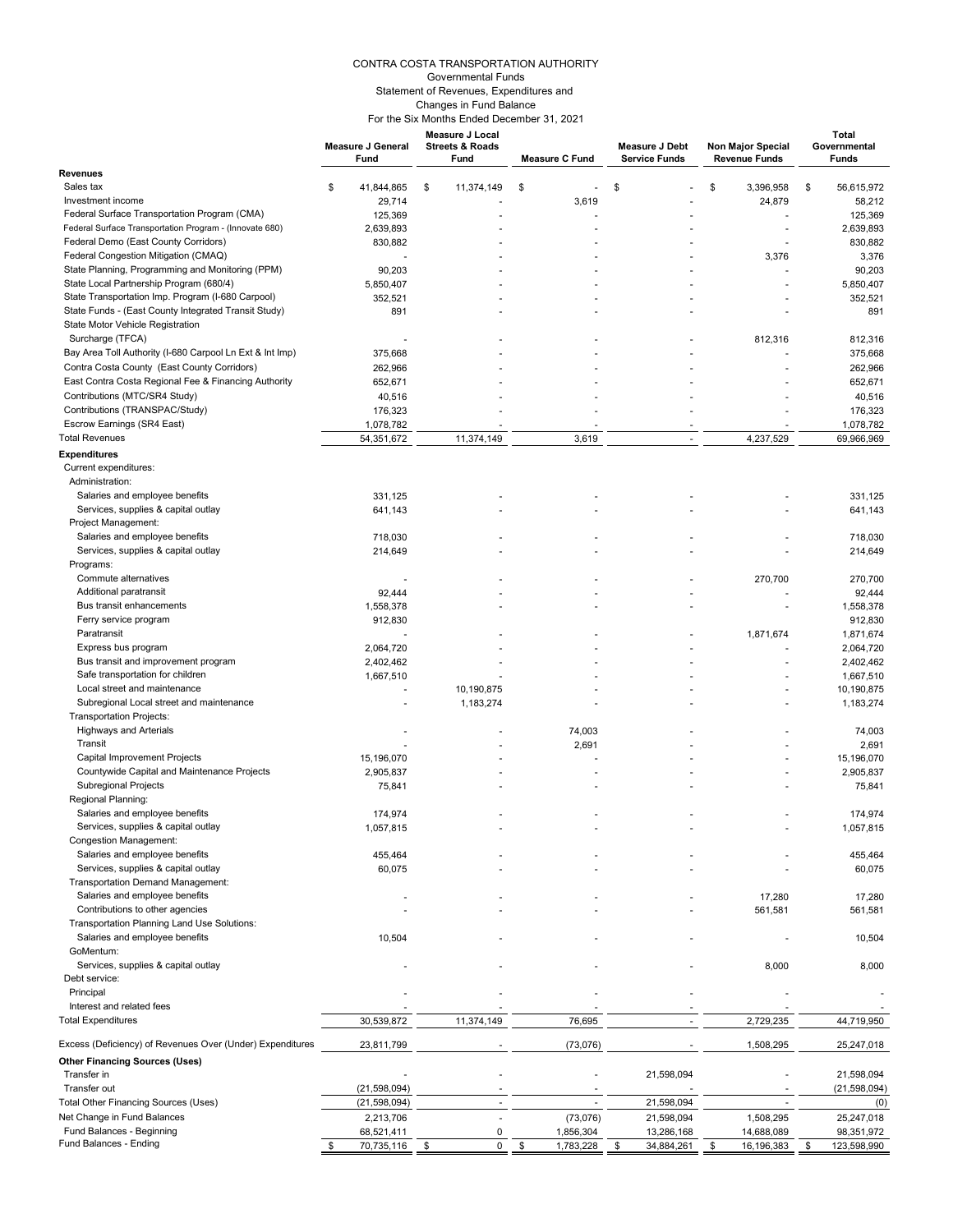# CONTRA COSTA TRANSPORTATION AUTHORITY Measure J General Fund Statement of Revenues, Expenditures and Changes in Fund Balance - Budget and Actual For the Six Months Ended December 31, 2021

|                                                                                                    | <b>Budget</b> |                        |    |                        |    |                      |    |                                                         |
|----------------------------------------------------------------------------------------------------|---------------|------------------------|----|------------------------|----|----------------------|----|---------------------------------------------------------|
|                                                                                                    |               | Original               |    | Final                  |    | Actual               |    | Variance with<br><b>Budget - Positive</b><br>(Negative) |
| <b>Revenues</b><br>Sales tax                                                                       | \$            | 72,431,800             | \$ | 72,431,800             | \$ | 41,844,865           | \$ | (30, 586, 935)                                          |
| Investment income                                                                                  |               | 500,000                |    | 500,000                |    | 29,714               |    | (470, 286)                                              |
| Federal Surface Transportation Program (CMA)                                                       |               | 1,223,721              |    | 1,223,721              |    | 125,369              |    | (1,098,352)                                             |
| Federal Surface Transportation Program (PDA Invest./SCS)                                           |               | 221,325                |    | 221,325                |    |                      |    | (221, 325)                                              |
| Federal Surface Transportation Program - (Innovate 680) (CIP8)                                     |               | 9,442,890              |    | 9,442,890              |    | 2,639,893            |    | (6,802,997)                                             |
| Federal Demo (East County Corridors-239 Study)<br>State Planning, Programming and Monitoring (PPM) |               | 2,760,000              |    | 2,760,000              |    | 830,882              |    | (1,929,118)                                             |
| State Funds - (East County Integrated Transit Study)                                               |               | 356,000                |    | 356,000                |    | 90,203<br>891        |    | (265, 797)<br>891                                       |
| State Local Partnership Program (680/4)                                                            |               | 12,139,000             |    | 12,139,000             |    | 5,850,407            |    | (6, 288, 593)                                           |
| State Transportation Improvement Program (I-680 Carpool)                                           |               | 2,738,271              |    | 2,738,271              |    | 352,521              |    | (2,385,750)                                             |
| Contributions from CMA member agencies                                                             |               | 275,743                |    | 275,743                |    |                      |    | (275, 743)                                              |
| Bay Area Toll Authority (I-680 Carpool Ln Ext & Interchange Imp)                                   |               |                        |    |                        |    | 375,668              |    | 375,668                                                 |
| Contra Costa County (East County Corridors)                                                        |               | 853,000                |    | 853,000                |    | 262,966              |    | (590, 034)                                              |
| East Contra Costa Regional Fee and Financing Authority                                             |               | 64,166                 |    | 64,166                 |    | 652,671              |    | 588,505                                                 |
| Contributions (MTC/SR4 Study)<br>Contributions (TRANSPAC/Study)                                    |               | 46,000<br>575,445      |    | 46,000<br>575,445      |    | 40,516<br>176,323    |    | (5, 484)<br>(399, 122)                                  |
| Contributions (San Ramon/Iron Horse)                                                               |               | 1,219,000              |    | 1,219,000              |    |                      |    | (1,219,000)                                             |
| West Coast Home Builders (East County Corridors)                                                   |               | 1,000,000              |    | 1,000,000              |    |                      |    | (1,000,000)                                             |
| Escrow Earnings (SR4 East)                                                                         |               | 100,000                |    | 100,000                |    | 1,078,782            |    | 978,782                                                 |
| Miscellaneous revenue                                                                              |               | 1,000                  |    | 1,000                  |    |                      |    | (1,000)                                                 |
| <b>Total Revenues</b>                                                                              |               | 105,947,361            |    | 105,947,361            |    | 54,351,672           |    | (51, 595, 689)                                          |
| <b>Expenditures</b>                                                                                |               |                        |    |                        |    |                      |    |                                                         |
| Current expenditures:                                                                              |               |                        |    |                        |    |                      |    |                                                         |
| Administration:                                                                                    |               |                        |    |                        |    |                      |    |                                                         |
| Salaries and employee benefits                                                                     |               | 632,402                |    | 632,402                |    | 331,125              |    | 301,277                                                 |
| Services, supplies & capital outlay                                                                |               | 1,496,400              |    | 1,496,400              |    | 641,143              |    | 855,257                                                 |
| Project Management:                                                                                |               |                        |    |                        |    |                      |    |                                                         |
| Salaries and employee benefits                                                                     |               | 1,666,081              |    | 1,666,081              |    | 718,030              |    | 948.051                                                 |
| Services, supplies & capital outlay<br>Programs:                                                   |               | 242,500                |    | 242,500                |    | 214,649              |    | 27,851                                                  |
| Additional paratransit                                                                             |               | 1,127,000              |    | 1,127,000              |    | 92,444               |    | 1,034,556                                               |
| Bus transit enhancements                                                                           |               | 3,592,800              |    | 3,592,800              |    | 1,558,378            |    | 2,034,422                                               |
| Express bus program                                                                                |               | 4,314,000              |    | 4,314,000              |    | 2,064,720            |    | 2,249,280                                               |
| Bus transit and improvement program                                                                |               | 5,000,000              |    | 5,000,000              |    | 2,402,462            |    | 2,597,538                                               |
| Ferry service program                                                                              |               | 3,651,300              |    | 3,651,300              |    | 912,830              |    | 2,738,470                                               |
| Safe transportation for children                                                                   |               | 4,554,100              |    | 4,554,100              |    | 1,667,510            |    | 2,886,590                                               |
| <b>Transportation Projects:</b>                                                                    |               |                        |    |                        |    |                      |    |                                                         |
| Capital Improvement Projects:<br>Caldecott Tunnel Fourth Bore                                      |               |                        |    |                        |    |                      |    |                                                         |
| BART - East CC Rail Extension                                                                      |               | 235,152<br>1,880,803   |    | 235,152<br>1,880,803   |    | 70,086<br>448,337    |    | 165,066<br>1,432,466                                    |
| SR4 East Widening                                                                                  |               | 1,233,337              |    | 1,233,337              |    | 355,191              |    | 878,146                                                 |
| Capitol Corridor Improvements                                                                      |               | 154,341                |    | 154,341                |    | 89,178               |    | 65,163                                                  |
| East County Corridor                                                                               |               | 13,133,691             |    | 13,133,691             |    | 773,191              |    | 12,360,500                                              |
| Interchange Improvements on I-680                                                                  |               | 16,895,747             |    | 16,895,747             |    | 9,702,101            |    | 7,193,646                                               |
| I-80 Carpool Lane Extension & Improvements                                                         |               | 419,290                |    | 419,290                |    | 267,006              |    | 152,284                                                 |
| I-680 Carpool Lane Gap Closure & Corridor Imp                                                      |               | 17,510,260             |    | 17,510,260             |    | 3,482,019            |    | 14,028,241                                              |
| Richmond Parkway<br>Countywide Capital and Maintenance Projects:                                   |               | 29,912                 |    | 29,912                 |    | 8,961                |    | 20,951                                                  |
| BART Parking, Access & Other Improvements                                                          |               |                        |    |                        |    |                      |    |                                                         |
| Transportation for Livable Communities                                                             |               | 1,632,078<br>7,748,041 |    | 1,632,078<br>7,748,041 |    | 1,777,658<br>931,846 |    | (145, 580)<br>6,816,195                                 |
| Pedestrian, Bicycle & Trail Facilities                                                             |               | 3,758,124              |    | 3,758,124              |    | 196,333              |    | 3,561,791                                               |
| Subregional Projects:                                                                              |               |                        |    |                        |    |                      |    |                                                         |
| Major Streets                                                                                      |               | 2,695,566              |    | 2.695.566              |    | 53,975               |    | 2,641,591                                               |
| Additional Transportation for Livable Communities                                                  |               | 1,410,865              |    | 1,410,865              |    |                      |    | 1,410,865                                               |
| Additional Pedestrian, Bicycle & Trail Facilities                                                  |               | 100,000                |    | 100,000                |    |                      |    | 100,000                                                 |
| Martinez Capitol Corridor Rail Station Imp                                                         |               | 4,731                  |    | 4,731                  |    | 1,417                |    | 3,314                                                   |
| Subregional Transportation Needs                                                                   |               | 1,868,772              |    | 1,868,772              |    | 20,449               |    | 1,848,323                                               |
| Regional Planning:<br>Salaries and employee benefits                                               |               | 539,610                |    | 539,610                |    | 174,974              |    | 364,636                                                 |
| Services, supplies & capital outlay                                                                |               | 2,600,500              |    | 2,600,500              |    | 1,057,815            |    | 1,542,685                                               |
| Congestion Management:                                                                             |               |                        |    |                        |    |                      |    |                                                         |
| Salaries and employee benefits                                                                     |               | 856,060                |    | 856,060                |    | 455,464              |    | 400,596                                                 |
| Services, supplies & capital outlay                                                                |               | 1,109,500              |    | 1,109,500              |    | 60,075               |    | 1,049,425                                               |
| Transportation Planning Land Use Solutions:                                                        |               |                        |    |                        |    |                      |    |                                                         |
| Salaries and employee benefits                                                                     |               | 101,229                |    | 101,229                |    | 10,504               |    | 90,725                                                  |
| Services, supplies & capital outlay                                                                |               | 10,000                 |    | 10,000                 |    |                      |    | 10,000                                                  |
| <b>Total Expenditures</b>                                                                          |               | 102,204,192            |    | 102,204,192            |    | 30,539,872           |    | 71,664,320                                              |
| Excess (Deficiency) of Revenues Over (Under) Expenditures                                          |               | 3,743,169              |    | 3,743,169              |    | 23,811,799           |    | 20,068,630                                              |
| <b>Other Financing Sources (Uses)</b>                                                              |               |                        |    |                        |    |                      |    |                                                         |
| Transfer out                                                                                       |               | (43,454,300)           |    | (43,454,300)           |    | (21,598,094)         |    | 21,856,206                                              |
| Total Other Financing Sources (Uses)                                                               |               | (43, 454, 300)         |    | (43, 454, 300)         |    | (21, 598, 094)       |    | 21,856,206                                              |
| Net Change in Fund Balances                                                                        | \$            | (39, 711, 131)         | \$ | (39, 711, 131)         |    | 2,213,706            | \$ | 41,924,837                                              |
| Fund Balances - Beginning                                                                          |               |                        |    |                        |    | 68,521,411           |    |                                                         |
| Fund Balances - Ending                                                                             |               |                        |    |                        | \$ | 70,735,116           |    |                                                         |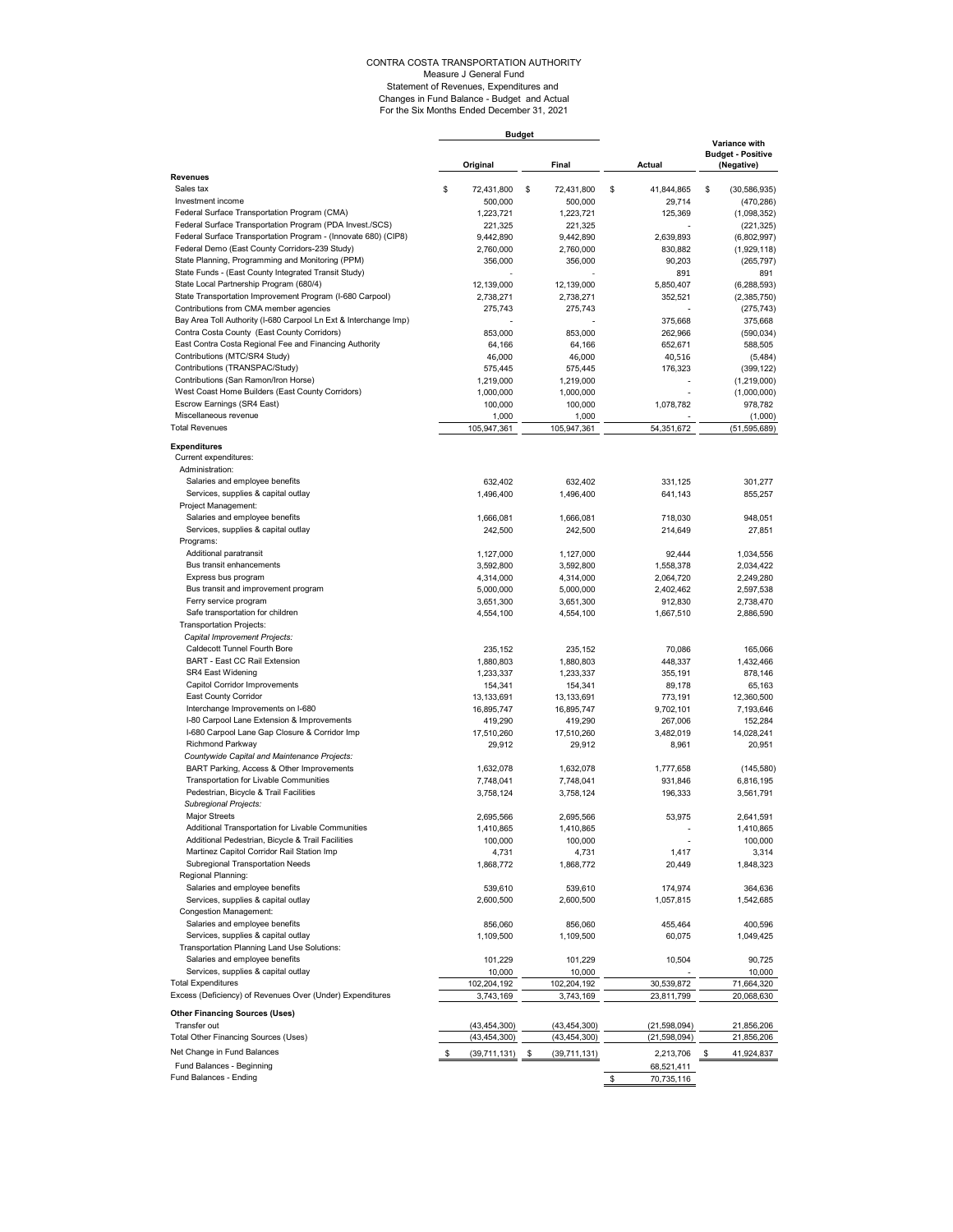## CONTRA COSTA TRANSPORTATION AUTHORITY Measure J Local Street & Roads Special Revenue Fund Statement of Revenues, Expenditures and Changes in Fund Balance - Budget and Actual For the Six Months Ended December 31, 2021

|                                          |          |            | <b>Budget</b> |            |               |            |    |                                                                |
|------------------------------------------|----------|------------|---------------|------------|---------------|------------|----|----------------------------------------------------------------|
|                                          | Original |            | Final         |            | <b>Actual</b> |            |    | <b>Variance with</b><br><b>Budget - Positive</b><br>(Negative) |
| <b>Revenues</b>                          |          |            |               |            |               |            |    |                                                                |
| Sales tax                                |          | 19,688,200 | \$            | 19,688,200 | \$            | 11,374,149 | S  | (8,314,051)                                                    |
| <b>Total Revenues</b>                    |          | 19,688,200 |               | 19,688,200 |               | 11,374,149 |    | (8,314,051)                                                    |
| <b>Expenditures</b>                      |          |            |               |            |               |            |    |                                                                |
| Current expenditures:                    |          |            |               |            |               |            |    |                                                                |
| Programs:                                |          |            |               |            |               |            |    |                                                                |
| Local street and maintenance             | \$       | 17,640,000 | \$            | 17,640,000 | \$            | 10,190,875 | \$ | 7,449,125                                                      |
| Subregional Local street and maintenance |          | 2,048,200  |               | 2,048,200  |               | 1,183,274  |    | 864,926                                                        |
| <b>Total Expenditures</b>                |          | 19,688,200 |               | 19,688,200 |               | 11,374,149 |    | 8,314,051                                                      |
| Net Change in Fund Balances              |          |            | S             |            |               |            |    |                                                                |
| Fund Balances - Beginning                |          |            |               |            |               |            |    |                                                                |
| Fund Balances - Ending                   |          |            |               |            | \$            |            |    |                                                                |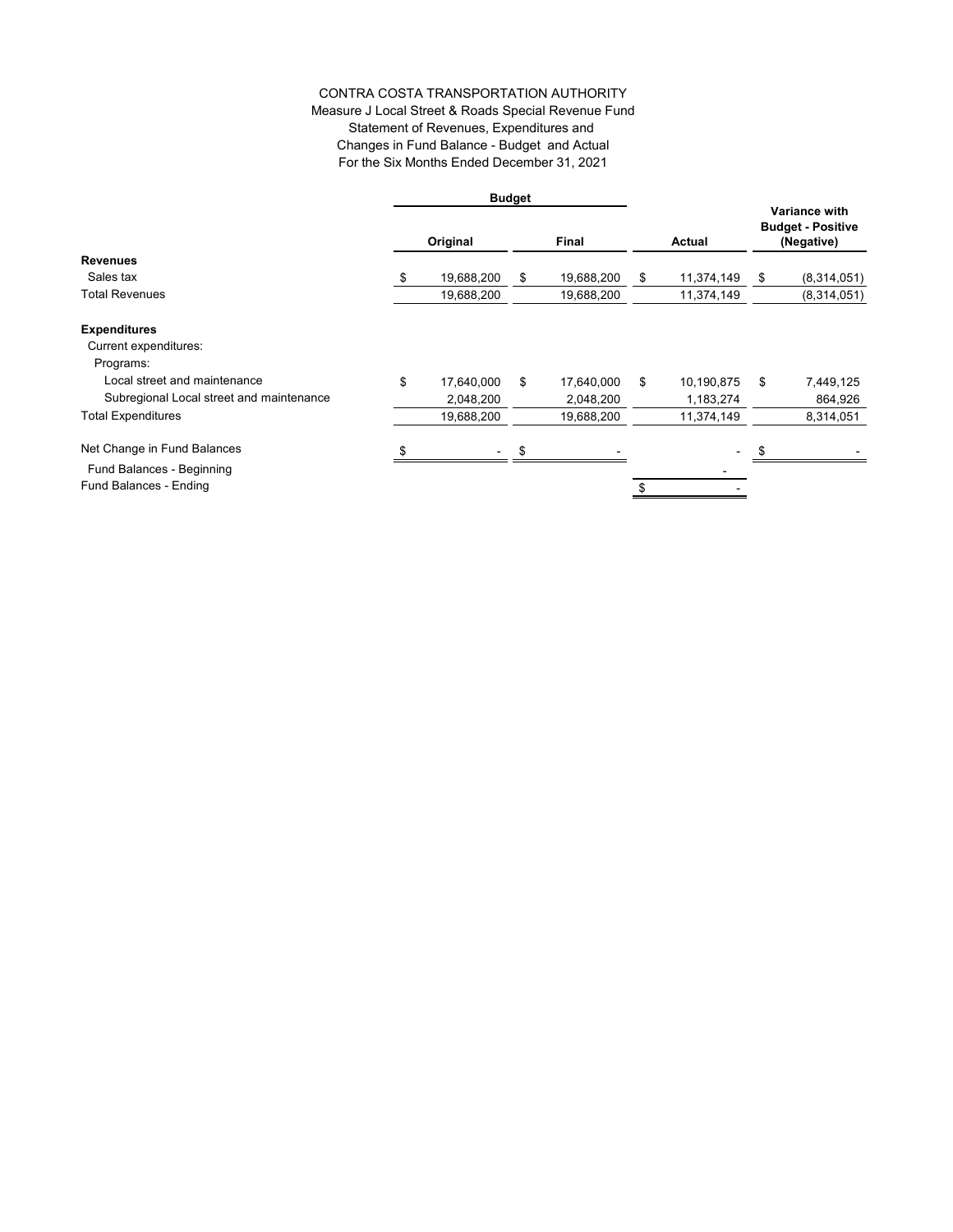#### CONTRA COSTA TRANSPORTATION AUTHORITY Measure C Special Revenue Fund Statement of Revenues, Expenditures and Changes in Fund Balance - Budget and Actual For the Six Months Ended December 31, 2021

|                                                           | <b>Budget</b> |             |    |             |        |           |      |                                                         |
|-----------------------------------------------------------|---------------|-------------|----|-------------|--------|-----------|------|---------------------------------------------------------|
|                                                           |               | Original    |    | Final       | Actual |           |      | Variance with<br><b>Budget - Positive</b><br>(Negative) |
| <b>Revenues</b>                                           |               |             |    |             |        |           |      |                                                         |
| Investment income                                         | S             | 15,000      | \$ | 15,000      | \$     | 3,619     | \$   | (11, 381)                                               |
| <b>Total Revenues</b>                                     |               | 15,000      |    | 15,000      |        | 3,619     |      | (11, 381)                                               |
| <b>Expenditures</b>                                       |               |             |    |             |        |           |      |                                                         |
| Current expenditures:                                     |               |             |    |             |        |           |      |                                                         |
| <b>Transportation Projects:</b>                           |               |             |    |             |        |           |      |                                                         |
| <b>Highways and Arterials:</b>                            |               |             |    |             |        |           |      |                                                         |
| I-680 Corridor                                            |               | 1,576,778   |    | 1,576,778   |        | 73,490    |      | 1,503,288                                               |
| Route 4 West                                              |               | 29,845      |    | 29,845      |        | 513       |      | 29,332                                                  |
| Transit:                                                  |               |             |    |             |        |           |      |                                                         |
| Contra Costa Regional Commuterway                         |               | 100,000     |    | 100,000     |        | 2,691     |      | 97,309                                                  |
| <b>Total Expenditures</b>                                 |               | 1,706,623   |    | 1,706,623   |        | 76,695    |      | 1,629,928                                               |
| Excess (Deficiency) of Revenues Over (Under) Expenditures |               | (1,691,623) |    | (1,691,623) |        | (73, 076) |      | 1,618,547                                               |
|                                                           |               |             |    |             |        |           |      |                                                         |
| Net Change in Fund Balances                               | - 35          | (1,691,623) | \$ | (1,691,623) |        | (73,076)  | - \$ | 1,618,547                                               |
| Fund Balances - Beginning                                 |               |             |    |             |        | 1,856,304 |      |                                                         |
| Fund Balances - Ending                                    |               |             |    |             | \$     | 1,783,228 |      |                                                         |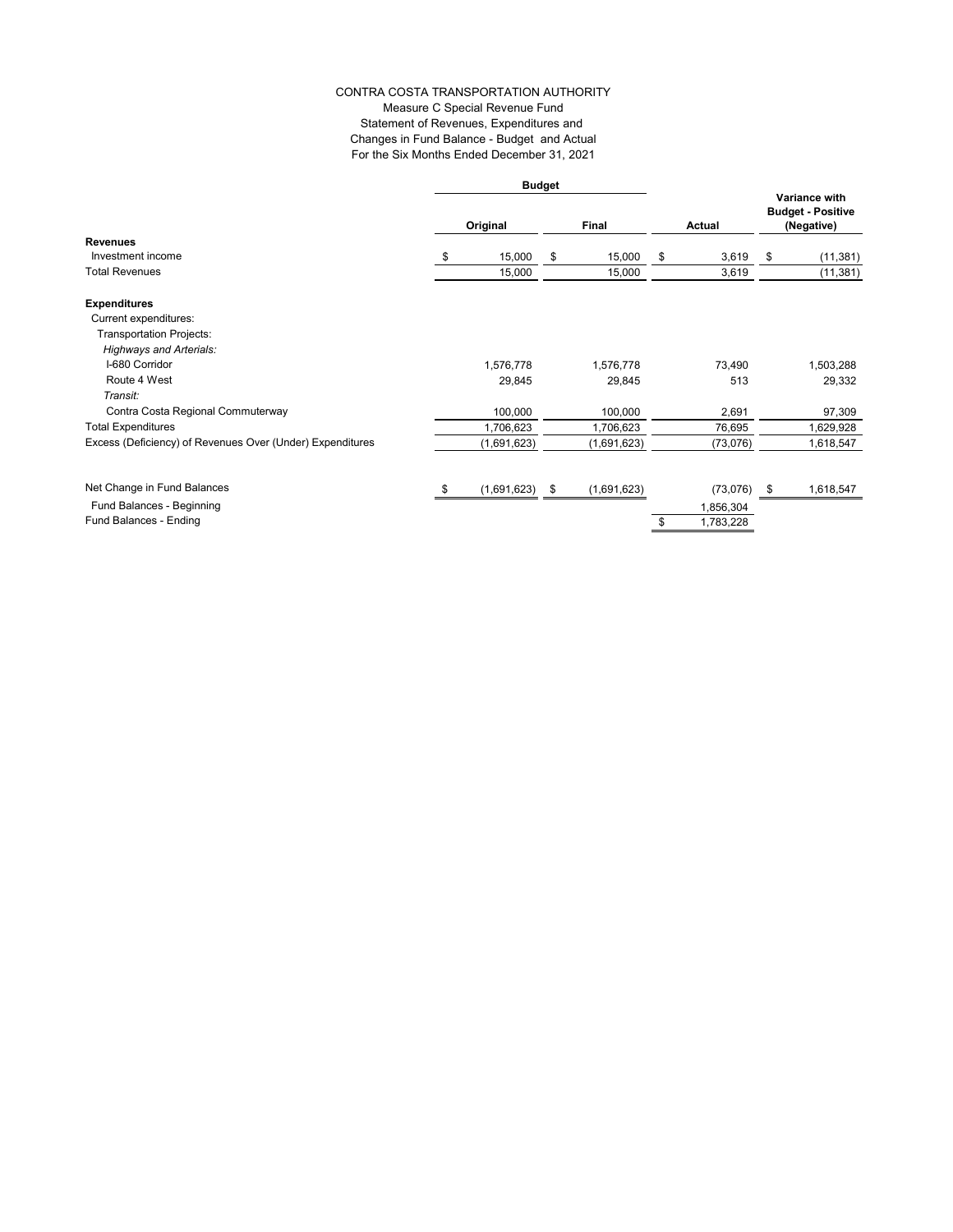Measure J Debt Service Funds Statement of Revenues, Expenditures and Changes in Fund Balance - Budget and Actual For the Six Months Ended December 31, 2021

|                                       |                |               | <b>Measure J Debt Service Bonds</b> |                  |                                                                      |                |  |
|---------------------------------------|----------------|---------------|-------------------------------------|------------------|----------------------------------------------------------------------|----------------|--|
|                                       |                | <b>Budget</b> |                                     |                  |                                                                      |                |  |
|                                       | Original       |               | <b>Final</b>                        | <b>Actual</b>    | <b>Variance with Final</b><br><b>Budget - Positive</b><br>(Negative) |                |  |
| <b>Revenues</b>                       |                |               |                                     |                  |                                                                      |                |  |
| Investment income                     | \$<br>6,000    | \$            | 6,000                               | \$               | \$                                                                   | (6,000)        |  |
| <b>Total Revenues</b>                 | 6,000          |               | 6,000                               |                  |                                                                      | (6,000)        |  |
| <b>Expenditures</b>                   |                |               |                                     |                  |                                                                      |                |  |
| Debt service:                         |                |               |                                     |                  |                                                                      |                |  |
| Principal                             | 23,555,000     |               | 23,555,000                          |                  |                                                                      | 23,555,000     |  |
| Interest and related fees             | 19,899,300     |               | 19,899,300                          |                  |                                                                      | 19,899,300     |  |
| <b>Total Expenditures</b>             | 43,454,300     |               | 43,454,300                          |                  |                                                                      | 43,454,300     |  |
| Excess (Deficiency) of Revenues Over  |                |               |                                     |                  |                                                                      |                |  |
| (Under) Expenditures                  | (43, 448, 300) |               | (43, 448, 300)                      |                  |                                                                      | 43,448,300     |  |
| <b>Other Financing Sources (Uses)</b> |                |               |                                     |                  |                                                                      |                |  |
| Transfer in                           | 43,454,300     |               | 43,454,300                          | 21,598,094       |                                                                      | (21, 856, 206) |  |
| Total Other Financing Sources (Uses)  | 43,454,300     |               | 43,454,300                          | 21,598,094       |                                                                      | (21, 856, 206) |  |
| Net Change in Fund Balances           | 6,000          | \$            | 6,000                               | 21,598,094       | \$                                                                   | 21,592,094     |  |
| Fund Balances - Beginning             |                |               |                                     | 13,286,168       |                                                                      |                |  |
| Fund Balances - Ending                |                |               |                                     | \$<br>34,884,261 |                                                                      |                |  |
|                                       |                |               |                                     |                  |                                                                      |                |  |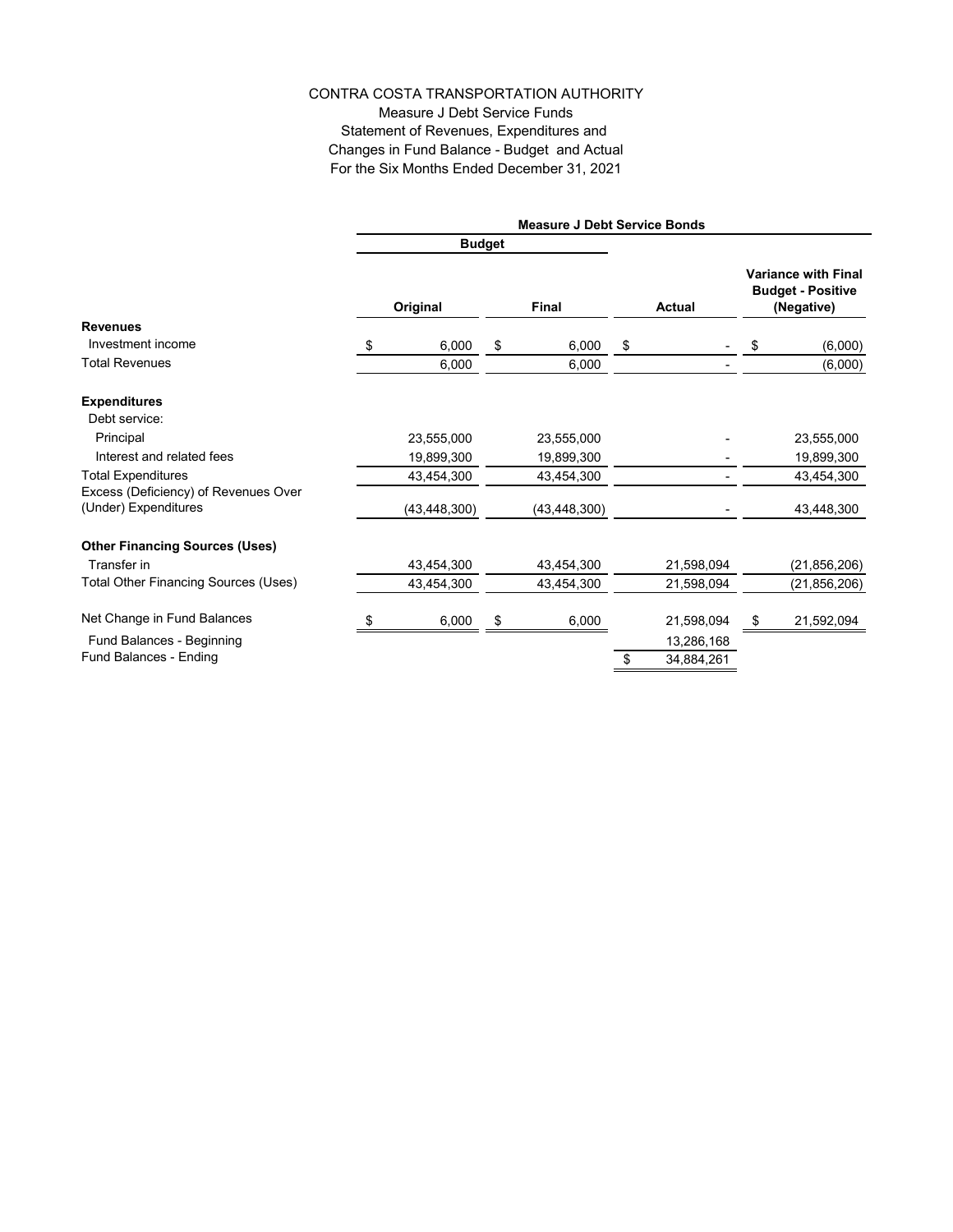## CONTRA COSTA TRANSPORTATION AUTHORITY Non-Major Special Revenue Funds Combined Balance Sheet December 31, 2021

|                                                     | Measure J<br><b>Paratransit</b> |            |    | Measure J<br>Commute<br><b>Alternatives</b> |    | <b>Air Quality</b> |    | <b>GoMentum</b> | <b>Total Non Major</b><br><b>Special</b><br><b>Revenue Funds</b> |            |
|-----------------------------------------------------|---------------------------------|------------|----|---------------------------------------------|----|--------------------|----|-----------------|------------------------------------------------------------------|------------|
| <b>Assets</b>                                       |                                 |            |    |                                             |    |                    |    |                 |                                                                  |            |
| Restricted cash and investments                     | \$                              | 11,421,546 | S  | 1,861,444                                   | S  | 2,638,796          | \$ | 695,237         | \$                                                               | 16,617,023 |
| Total Assets                                        | \$                              | 11,421,546 | \$ | 1,861,444                                   | \$ | 2,638,796          | \$ | 695,237         | \$                                                               | 16,617,023 |
| <b>Liabilities and Fund Balances</b><br>Liabilities |                                 |            |    |                                             |    |                    |    |                 |                                                                  |            |
| Accounts payable                                    | \$                              | 20,814     | \$ |                                             | \$ |                    | \$ |                 | \$                                                               | 20,814     |
| Deposits                                            |                                 |            |    |                                             |    |                    |    | 399,826         |                                                                  | 399,826    |
| <b>Total Liabilities</b>                            |                                 | 20,814     |    |                                             |    |                    |    | 399,826         |                                                                  | 420,639    |
| <b>Fund Balances</b>                                |                                 |            |    |                                             |    |                    |    |                 |                                                                  |            |
| Restricted:                                         |                                 |            |    |                                             |    |                    |    |                 |                                                                  |            |
| Paratransit program                                 |                                 | 11,400,732 |    |                                             |    |                    |    |                 |                                                                  | 11,400,732 |
| Commute alternatives                                |                                 |            |    | 1,861,444                                   |    |                    |    |                 |                                                                  | 1,861,444  |
| Air quality                                         |                                 |            |    |                                             |    | 2,638,796          |    |                 |                                                                  | 2,638,796  |
| GoMentum                                            |                                 |            |    |                                             |    |                    |    | 295,411         |                                                                  | 295,411    |
| <b>Total Fund Balances</b>                          |                                 | 11,400,732 |    | 1,861,444                                   |    | 2,638,796          |    | 295,411         |                                                                  | 16,196,383 |
| <b>Total Liabilities and Fund Balances</b>          | \$                              | 11,421,546 | \$ | 1,861,444                                   | \$ | 2,638,796          | \$ | 695,237         | \$                                                               | 16,617,023 |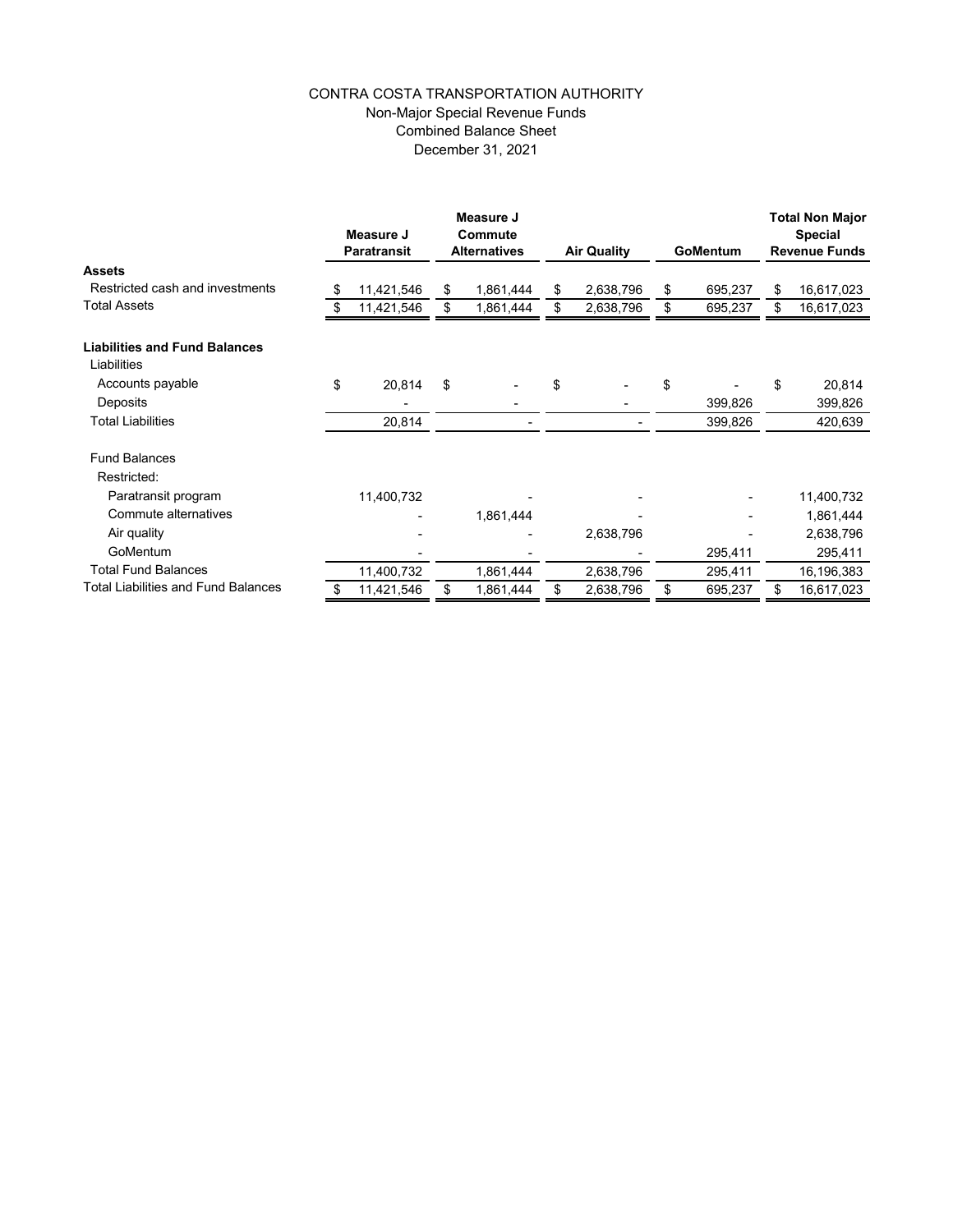## Non-Major Special Revenue Funds Combined Statement of Revenues, Expenditures and Changes in Fund Balances For the Six Months Ended December 31, 2021

|                                      | Measure J<br><b>Paratransit</b> |    | Measure J<br>Commute<br><b>Alternatives</b> |    | <b>Air Quality</b> |    | GoMentum |    | <b>Total Non Major</b><br><b>Special Revenue</b><br><b>Funds</b> |  |
|--------------------------------------|---------------------------------|----|---------------------------------------------|----|--------------------|----|----------|----|------------------------------------------------------------------|--|
| <b>Revenues</b>                      |                                 |    |                                             |    |                    |    |          |    |                                                                  |  |
| Sales tax                            | \$<br>2,830,799                 | \$ | 566,160                                     | \$ |                    | \$ |          | \$ | 3,396,958                                                        |  |
| Investment income                    | 18,412                          |    | 2,624                                       |    | 3,268              |    | 575      |    | 24,879                                                           |  |
| Federal Congestion Mitigation (CMAQ) |                                 |    | 3,376                                       |    |                    |    |          |    | 3,376                                                            |  |
| State Motor Vehicle Registration     |                                 |    |                                             |    |                    |    |          |    |                                                                  |  |
| Surcharge (TFCA)                     |                                 |    |                                             |    | 812,316            |    |          |    | 812,316                                                          |  |
| <b>Total Revenues</b>                | 2,849,211                       |    | 572,160                                     |    | 815,584            |    | 575      |    | 4,237,529                                                        |  |
| <b>Expenditures</b>                  |                                 |    |                                             |    |                    |    |          |    |                                                                  |  |
| Current expenditures:                |                                 |    |                                             |    |                    |    |          |    |                                                                  |  |
| Programs:                            |                                 |    |                                             |    |                    |    |          |    |                                                                  |  |
| Commute alternatives                 |                                 |    | 270,700                                     |    |                    |    |          |    | 270,700                                                          |  |
| <b>Air Quality</b>                   |                                 |    |                                             |    | 578,862            |    |          |    | 578,862                                                          |  |
| GoMentum                             |                                 |    |                                             |    |                    |    | 8,000    |    | 8,000                                                            |  |
| Paratransit                          | 1,871,674                       |    |                                             |    |                    |    |          |    | 1,871,674                                                        |  |
| <b>Total Expenditures</b>            | 1,871,674                       |    | 270,700                                     |    | 578,862            |    | 8,000    |    | 2,729,235                                                        |  |
| Excess (Deficiency) of Revenues Over |                                 |    |                                             |    |                    |    |          |    |                                                                  |  |
| (Under) Expenditures                 | 977,537                         |    | 301,460                                     |    | 236,723            |    | (7, 425) |    | 1,508,295                                                        |  |
| Net Change in Fund Balances          | 977,537                         |    | 301,460                                     |    | 236,723            |    | (7, 425) |    | 1,508,295                                                        |  |
| Fund Balances - Beginning            | 10,423,195                      |    | 1,559,984                                   |    | 2,402,073          |    | 302,836  |    | 14,688,089                                                       |  |
| Fund Balances - Ending               | \$<br>11,400,732                | \$ | 1,861,444                                   | \$ | 2,638,796          | \$ | 295,411  | \$ | 16,196,383                                                       |  |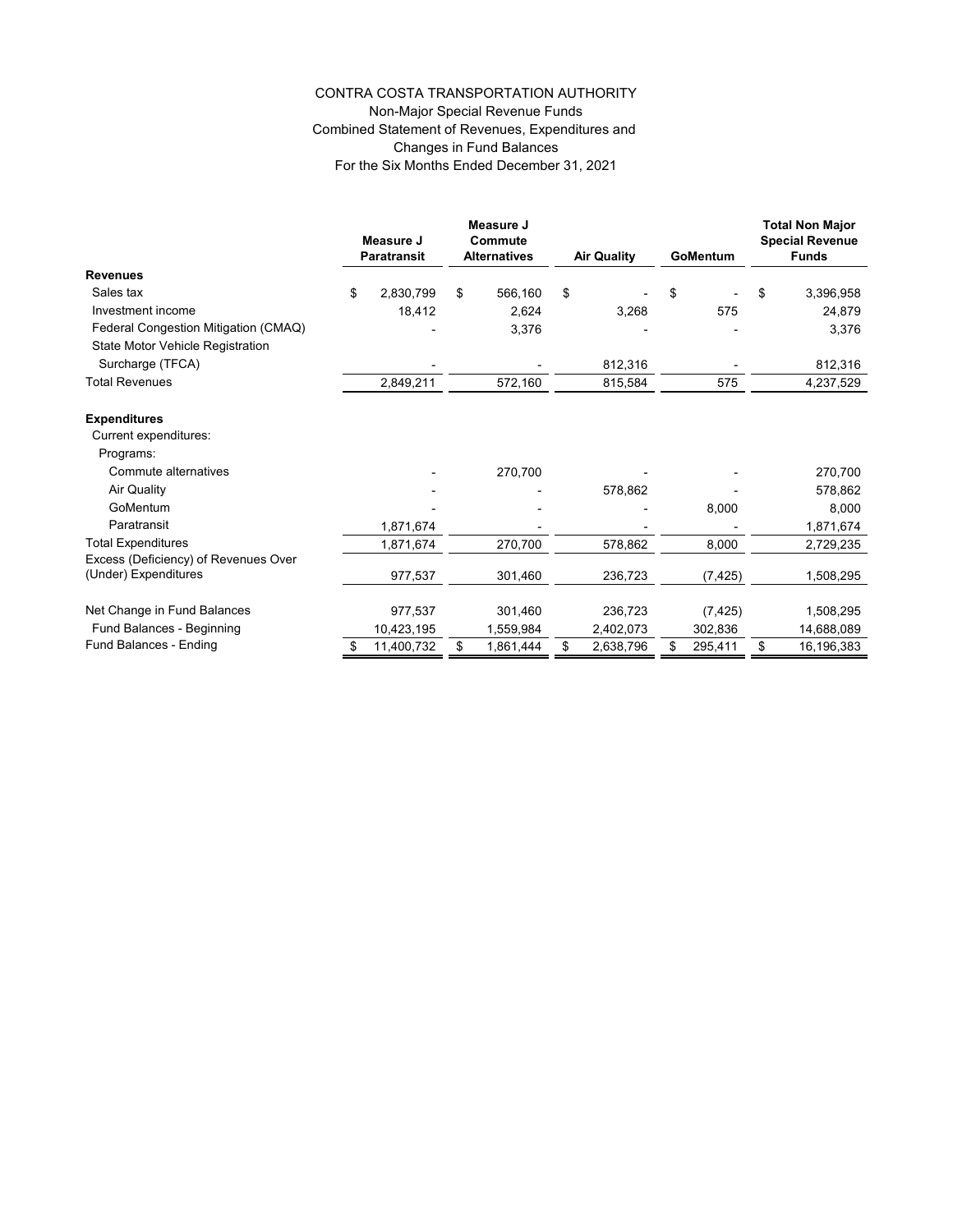#### CONTRA COSTA TRANSPORTATION AUTHORITY Non-Major Special Revenue Funds Combined Statement of Revenues, Expenditures and Changes in Fund Balances - Budget and Actual For the Six Months Ended December 31, 2021

|                                              |              |               | <b>Measure J Paratransit</b> | <b>Measure J Commute Alternatives</b>                    |               |               |             |                                                            |  |  |  |
|----------------------------------------------|--------------|---------------|------------------------------|----------------------------------------------------------|---------------|---------------|-------------|------------------------------------------------------------|--|--|--|
|                                              |              | <b>Budget</b> |                              |                                                          |               | <b>Budget</b> |             |                                                            |  |  |  |
|                                              | Original     | Final         | Actual                       | Variance<br>with Budget<br><b>Positive</b><br>(Negative) | Original      | <b>Final</b>  | Actual      | Variance<br>with Budget -<br><b>Positive</b><br>(Negative) |  |  |  |
| <b>Revenues</b>                              |              |               |                              |                                                          |               |               |             |                                                            |  |  |  |
| Sales tax                                    | \$4,900,000  | \$4,900,000   | \$2,830,799                  | \$(2,069,201)                                            | 980,000       | 980,000<br>S  | 566,160     | \$<br>(413, 840)                                           |  |  |  |
| Investment income                            | 75,000       | 75,000        | 18,412                       | (56, 588)                                                | 10,000        | 10,000        | 2,624       | (7, 376)                                                   |  |  |  |
| Federal Congestion Mitigation (CMAQ)         |              |               |                              |                                                          | 125,000       | 125,000       | 3,376       | (121, 624)                                                 |  |  |  |
| State Funds (ATSP)                           |              |               |                              |                                                          |               |               |             |                                                            |  |  |  |
| State Motor Vehicle Registration             |              |               |                              |                                                          |               |               |             |                                                            |  |  |  |
| Surcharge (TFCA)                             |              |               |                              |                                                          |               |               |             |                                                            |  |  |  |
| <b>Total Revenues</b>                        | 4,975,000    | 4,975,000     | 2,849,211                    | (2, 125, 789)                                            | 1,115,000     | 1,115,000     | 572,160     | (542, 841)                                                 |  |  |  |
| <b>Expenditures</b>                          |              |               |                              |                                                          |               |               |             |                                                            |  |  |  |
| Current expenditures:                        |              |               |                              |                                                          |               |               |             |                                                            |  |  |  |
| Program Management:                          |              |               |                              |                                                          |               |               |             |                                                            |  |  |  |
| Salaries and employee benefits               |              |               |                              |                                                          |               |               |             |                                                            |  |  |  |
| Programs:                                    |              |               |                              |                                                          |               |               |             |                                                            |  |  |  |
| Commute alternatives                         |              |               |                              |                                                          | 980,000       | 980,000       | 270,700     | 709,300                                                    |  |  |  |
| Air Quality                                  |              |               |                              |                                                          |               |               |             |                                                            |  |  |  |
| GoMentum                                     |              |               |                              |                                                          |               |               |             |                                                            |  |  |  |
| Paratransit                                  | 4,524,719    | 4,524,719     | 1,871,674                    | 2,653,045                                                |               |               |             |                                                            |  |  |  |
| <b>Total Expenditures</b>                    | 4,524,719    | 4,524,719     | 1,871,674                    | 2,653,045                                                | 980,000       | 980,000       | 270,700     | 709,300                                                    |  |  |  |
| Excess (Deficiency) of Revenues Over (Under) |              |               |                              |                                                          |               |               |             |                                                            |  |  |  |
| Expenditures                                 | 450,281      | 450,281       | 977,537                      | 527,256                                                  | 135,000       | 135,000       | 301,460     | 166,460                                                    |  |  |  |
| Net Change in Fund Balances                  | 450.281<br>S | 450,281<br>\$ | 977,537                      | s.<br>527,256                                            | 135,000<br>\$ | 135,000<br>\$ | 301,460     | 166,460<br>\$                                              |  |  |  |
| Fund Balances - Beginning                    |              |               | 10,423,195                   |                                                          |               |               | 1,559,984   |                                                            |  |  |  |
| Fund Balances - Ending                       |              |               | \$11,400,732                 |                                                          |               |               | \$1,861,444 |                                                            |  |  |  |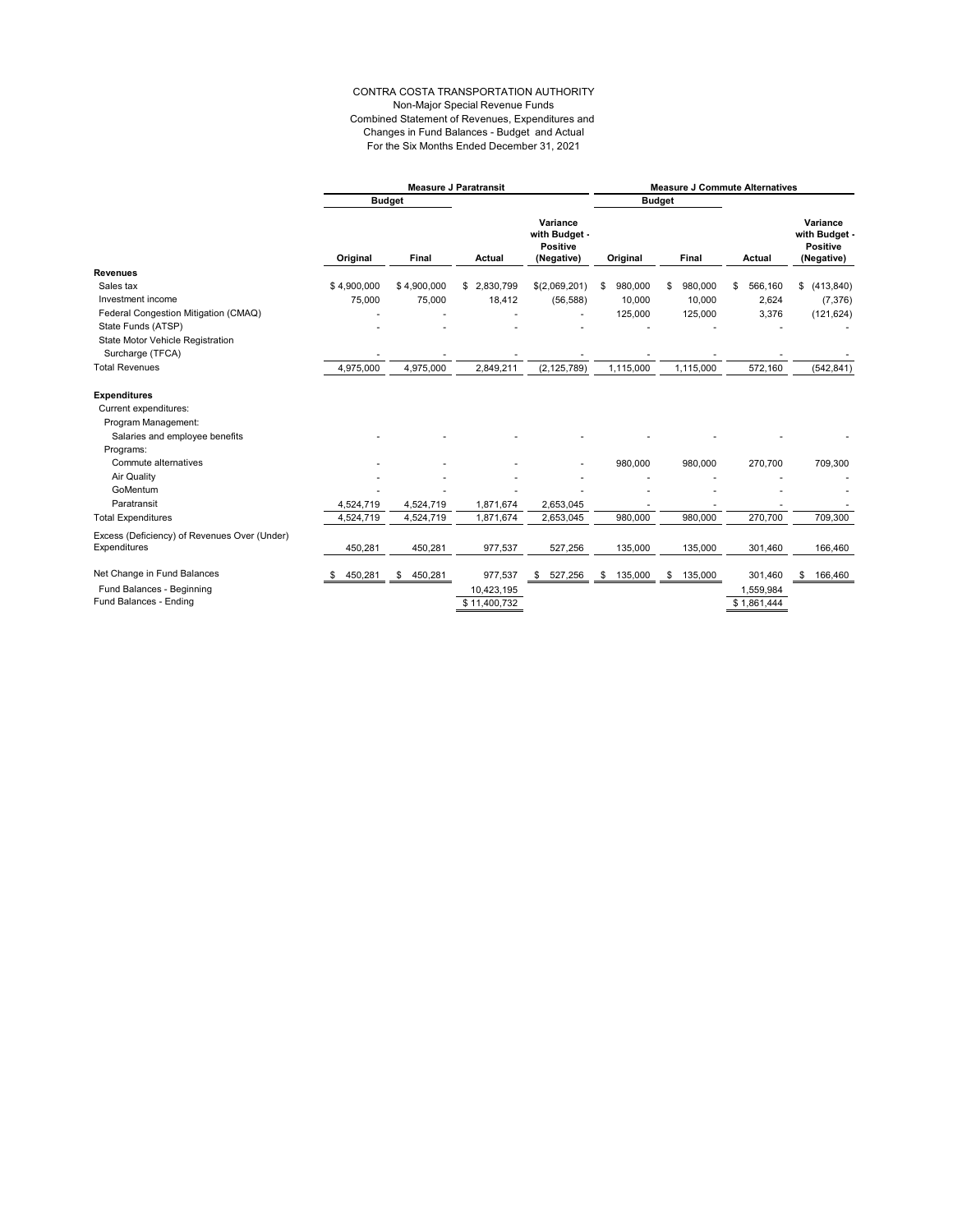|                                              |            |               | <b>Air Quality</b> | GoMentum                                                 |             |               |               |                                                            |  |  |
|----------------------------------------------|------------|---------------|--------------------|----------------------------------------------------------|-------------|---------------|---------------|------------------------------------------------------------|--|--|
|                                              |            | <b>Budget</b> |                    |                                                          |             | <b>Budget</b> |               |                                                            |  |  |
|                                              | Original   | Final         | Actual             | Variance<br>with Budget<br><b>Positive</b><br>(Negative) | Original    | Final         | <b>Actual</b> | Variance<br>with Budget -<br><b>Positive</b><br>(Negative) |  |  |
| Revenues                                     |            |               |                    |                                                          |             |               |               |                                                            |  |  |
| Sales tax                                    | \$         | \$            | \$                 | \$                                                       | \$          | \$            | \$            | \$                                                         |  |  |
| Investment income                            | 15,000     | 15,000        | 3,268              | (11, 732)                                                | 2,500       | 2,500         | 575           | (1, 925)                                                   |  |  |
| Federal Congestion Mitigation (CMAQ)         |            |               |                    |                                                          |             |               |               |                                                            |  |  |
| State Funds (ATSP)                           |            |               |                    |                                                          | 175,000     | 175,000       |               | (175,000)                                                  |  |  |
| State Motor Vehicle Registration             |            |               |                    |                                                          |             |               |               |                                                            |  |  |
| Surcharge (TFCA)                             | 1,652,549  | 1,652,549     | 812,316            | (840, 233)                                               |             |               |               |                                                            |  |  |
| <b>Total Revenues</b>                        | 1,667,549  | 1,667,549     | 815,584            | (851, 965)                                               | 177,500     | 177,500       | 575           | (176, 925)                                                 |  |  |
| <b>Expenditures</b>                          |            |               |                    |                                                          |             |               |               |                                                            |  |  |
| Current expenditures:                        |            |               |                    |                                                          |             |               |               |                                                            |  |  |
| Program Management:                          |            |               |                    |                                                          |             |               |               |                                                            |  |  |
| Salaries and employee benefits               |            |               |                    |                                                          | 71,289      | 71,289        |               | 71,289                                                     |  |  |
| Programs:                                    |            |               |                    |                                                          |             |               |               |                                                            |  |  |
| Commute alternatives                         |            |               |                    |                                                          |             |               |               |                                                            |  |  |
| Air Quality                                  | 1,659,010  | 1,659,010     | 578,862            | 1,080,148                                                |             |               |               |                                                            |  |  |
| GoMentum                                     |            |               |                    |                                                          | 100,000     | 100,000       | 8,000         | 92,000                                                     |  |  |
| Paratransit                                  |            |               |                    |                                                          |             |               |               |                                                            |  |  |
| <b>Total Expenditures</b>                    | 1,659,010  | 1,659,010     | 578,862            | 1,080,148                                                | 171,289     | 171,289       | 8,000         | 163,289                                                    |  |  |
| Excess (Deficiency) of Revenues Over (Under) |            |               |                    |                                                          |             |               |               |                                                            |  |  |
| Expenditures                                 | 8,539      | 8,539         | 236,723            | 228,184                                                  | 6,211       | 6,211         | (7, 425)      | (13, 636)                                                  |  |  |
| Net Change in Fund Balances                  | 8,539<br>S | 8,539<br>\$   | 236,723            | 228,184<br>\$                                            | 6,211<br>\$ | 6,211<br>\$   | (7, 425)      | (13, 636)<br>\$                                            |  |  |
| Fund Balances - Beginning                    |            |               | 2,402,073          |                                                          |             |               | 302,836       |                                                            |  |  |
| Fund Balances - Ending                       |            |               | \$2,638,796        |                                                          |             |               | 295,411<br>\$ |                                                            |  |  |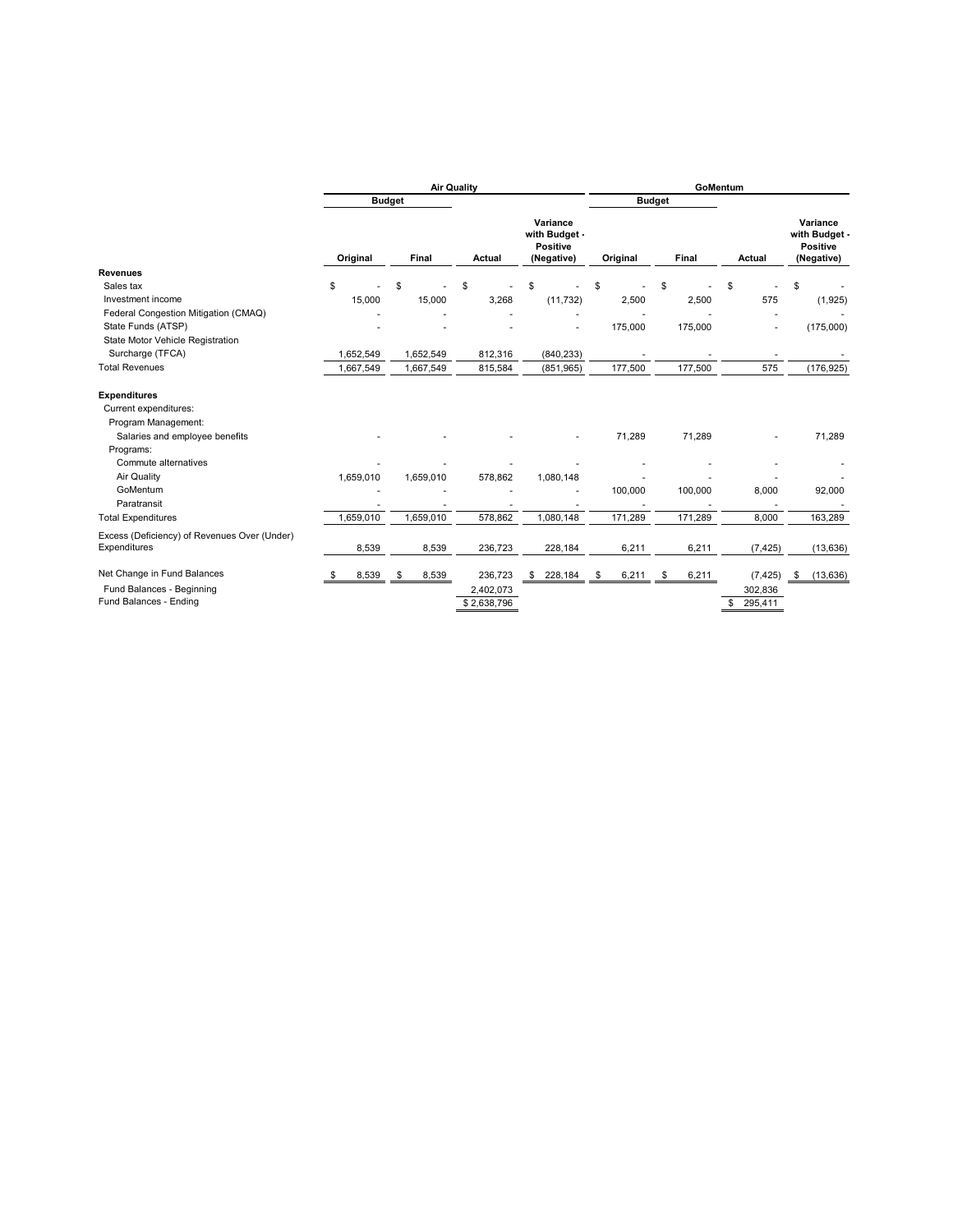|                                                              | <b>Total Non Major Special Revenue Funds</b> |               |                  |                                                                     |  |
|--------------------------------------------------------------|----------------------------------------------|---------------|------------------|---------------------------------------------------------------------|--|
|                                                              |                                              | <b>Budget</b> |                  |                                                                     |  |
|                                                              | Original                                     | Final         | Actual           | Variance<br>with Final<br>Budget -<br><b>Positive</b><br>(Negative) |  |
| Revenues                                                     |                                              |               |                  |                                                                     |  |
| Sales tax                                                    | \$5,880,000                                  | \$5,880,000   | 3,396,958<br>\$  | \$(2,483,042)                                                       |  |
| Investment income                                            | 102.500                                      | 102.500       | 24.879           | (77, 621)                                                           |  |
| Federal Congestion Mitigation (CMAQ)                         | 125,000                                      | 125,000       | 3,376            | (121, 624)                                                          |  |
| State Funds (ATSP)                                           | 175,000                                      | 175,000       |                  | (175,000)                                                           |  |
| State Motor Vehicle Registration                             |                                              |               |                  |                                                                     |  |
| Surcharge (TFCA)                                             | 1,652,549                                    | 1,652,549     | 812,316          | (840, 233)                                                          |  |
| <b>Total Revenues</b>                                        | 7,935,049                                    | 7,935,049     | 4,237,529        | (3,697,520)                                                         |  |
| <b>Expenditures</b><br>Current expenditures:                 |                                              |               |                  |                                                                     |  |
| Program Management:                                          |                                              |               |                  |                                                                     |  |
| Salaries and employee benefits<br>Programs:                  | 142,578                                      | 71,289        |                  | 71,289                                                              |  |
| Commute alternatives                                         | 980.000                                      | 980.000       | 270.700          | 709.300                                                             |  |
| Air Quality                                                  | 1.659.010                                    | 1.659.010     | 578.862          | 1,080,148                                                           |  |
| GoMentum                                                     | 192.000                                      | 100.000       | 8.000            | 92,000                                                              |  |
| Paratransit                                                  | 4,524,719                                    | 4,524,719     | 1,871,674        | 2,653,045                                                           |  |
| <b>Total Expenditures</b>                                    | 7,498,307                                    | 7,335,018     | 2,729,235        | 4,605,782                                                           |  |
| Excess (Deficiency) of Revenues Over (Under)<br>Expenditures | 436,742                                      | 600,031       | 1,508,295        | 908,262                                                             |  |
| Net Change in Fund Balances                                  | 436,742                                      | 600,031<br>\$ | 1,508,295        | \$<br>908,262                                                       |  |
| Fund Balances - Beginning                                    |                                              |               | 14,688,089       |                                                                     |  |
| Fund Balances - Ending                                       |                                              |               | 16,196,383<br>\$ |                                                                     |  |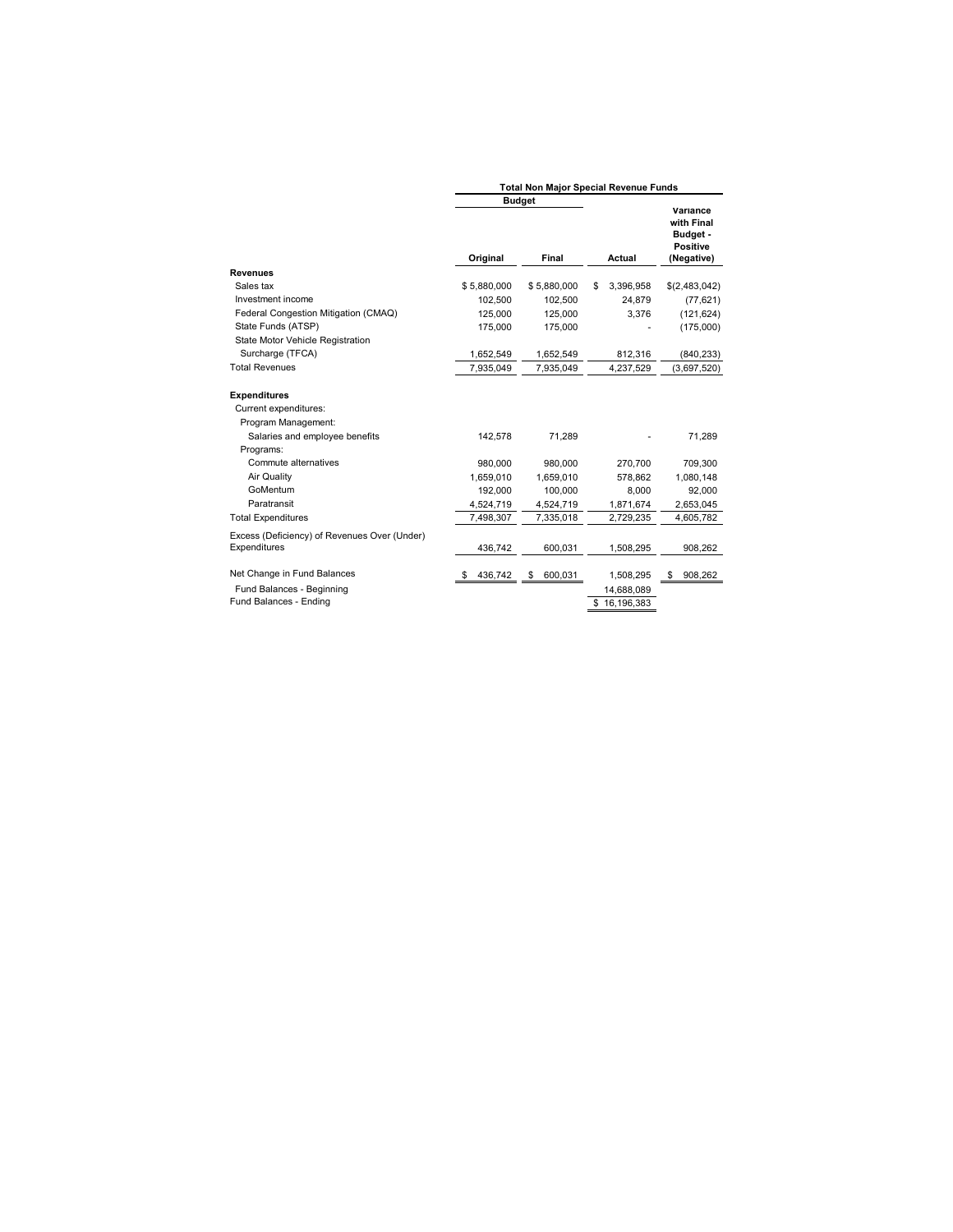Notes to Internal Accounting Report

For the Six Months Ended December 31, 2021

The format of the Internal Accounting Report is similar to the audited financial statements at the Government-wide level. The report does not include the GASB 34 conversion adjustments done at year-end and therefore still show a General Fixed Asset Fund and General Long Term Debt Fund.

#### **MEASURE J SPECIAL REVENUE FUNDS PROCEDURES**

#### *Streets and Roads*

The budget and actual expenditures are based on 18 percent and 2.09 percent of sales tax revenues for the current fiscal year for local streets and roads and subregional local streets and roads. For fiscal year 2022 the amounts for the respective programs amounts to \$10.2M and \$1.2M.

#### *Paratransit*

The program receives 5 percent of revenues over the life of Measure J on a sliding scale from 3 percent in the first year increasing 1/10th of a percent to 5.9 percent in the final year. (FY22 = 4.7 percent)

#### **MEASURE J DEBT SERVICE FUNDS**

#### *\$489.247 million Sales Tax Revenue Bonds*

On October 15, 2015, the Authority issued \$166.640 million in Sales Tax Revenue Bonds to finance Measure J projects and retire \$84.470 million of the 2012B Sales Tax Revenue Bonds. 2015A Bonds received a premium in the amount of \$32.1 million and is amortized over the life of the bond.

On June 1, 2017, the Authority issued \$83.570 million in Sales Tax Revenue Bonds to finance Measure J projects. 2017A Bonds received a premium in the amount of \$16.896 million and is amortized over the life of the bond.

On August 23, 2018, the Authority issued \$195.0 million in Sales Tax Revenue Bonds (Limited Tax Bonds), comprised of \$100 million Series 2018A and \$95.0 million Series 2018B (the "2018 Bonds"). Proceeds of the 2018A Bonds were used to current refund \$100 million of the 2012A Bonds. 2018B Bonds received a premium in the amount of \$20.3 million and is amortized over the life of the bond.

On June 2, 2021, the Authority issued \$109.915 million in Sales Tax Revenue Bonds (Limited Tax Bonds), comprised of \$97.240 million Series 2021A and \$12.675 million Series 2021B (the "2021Bonds"). Proceeds of the 2021A Bonds were used to current refund \$100 million of the 2018A Bonds. 2021A Bonds received a premium in the amount of \$28.6 million and is amortized over the life of the bond.

|                                    |    | <b>Balance</b><br>July 1, 2021 |    | <b>Additions /</b><br>(Payments) |    | <b>Balance</b><br>June 30, 2021 |    | <b>Amounts Due</b><br><b>Within One Year</b> |  |
|------------------------------------|----|--------------------------------|----|----------------------------------|----|---------------------------------|----|----------------------------------------------|--|
| <b>Bonds</b>                       |    |                                |    |                                  |    |                                 |    |                                              |  |
| 2015A Sales Tax Revenue Bonds      | \$ | 146,060                        | \$ |                                  | \$ | 146.060                         | \$ | 19,480                                       |  |
| 2017A Sales Tax Revenue Bonds      |    | 73.025                         |    |                                  |    | 73.025                          |    | 4,075                                        |  |
| 2018B Refunding Bonds              |    | 95.030                         |    |                                  |    | 95.030                          |    |                                              |  |
| 2021A Refunding Bonds              |    | 97,240                         |    |                                  |    | 97,240                          |    |                                              |  |
| 2021B Refunding Bonds              |    | 12,675                         |    |                                  |    | 12,675                          |    | 190                                          |  |
| Total Long-term debt               |    | 424,030                        |    |                                  |    | 424,030                         |    | 23,745                                       |  |
| Add Unamorortized Premium:         |    |                                |    |                                  |    |                                 |    |                                              |  |
| 2015A Bond Premium                 |    | 23.331                         |    |                                  |    | 23.331                          |    | 3,884                                        |  |
| 2017A Bond Premium                 |    | 13.252                         |    |                                  |    | 13.252                          |    | 1,082                                        |  |
| 2021A Bond Premium                 |    | 28,633                         |    |                                  |    | 28,633                          |    | 570                                          |  |
| <b>Total Unamorortized Premium</b> |    | 65.217                         |    |                                  |    | 65.217                          |    | 5,536                                        |  |
| <b>Total Bonds</b>                 |    | 489,247                        |    |                                  |    | 489,247                         |    | 29,281                                       |  |